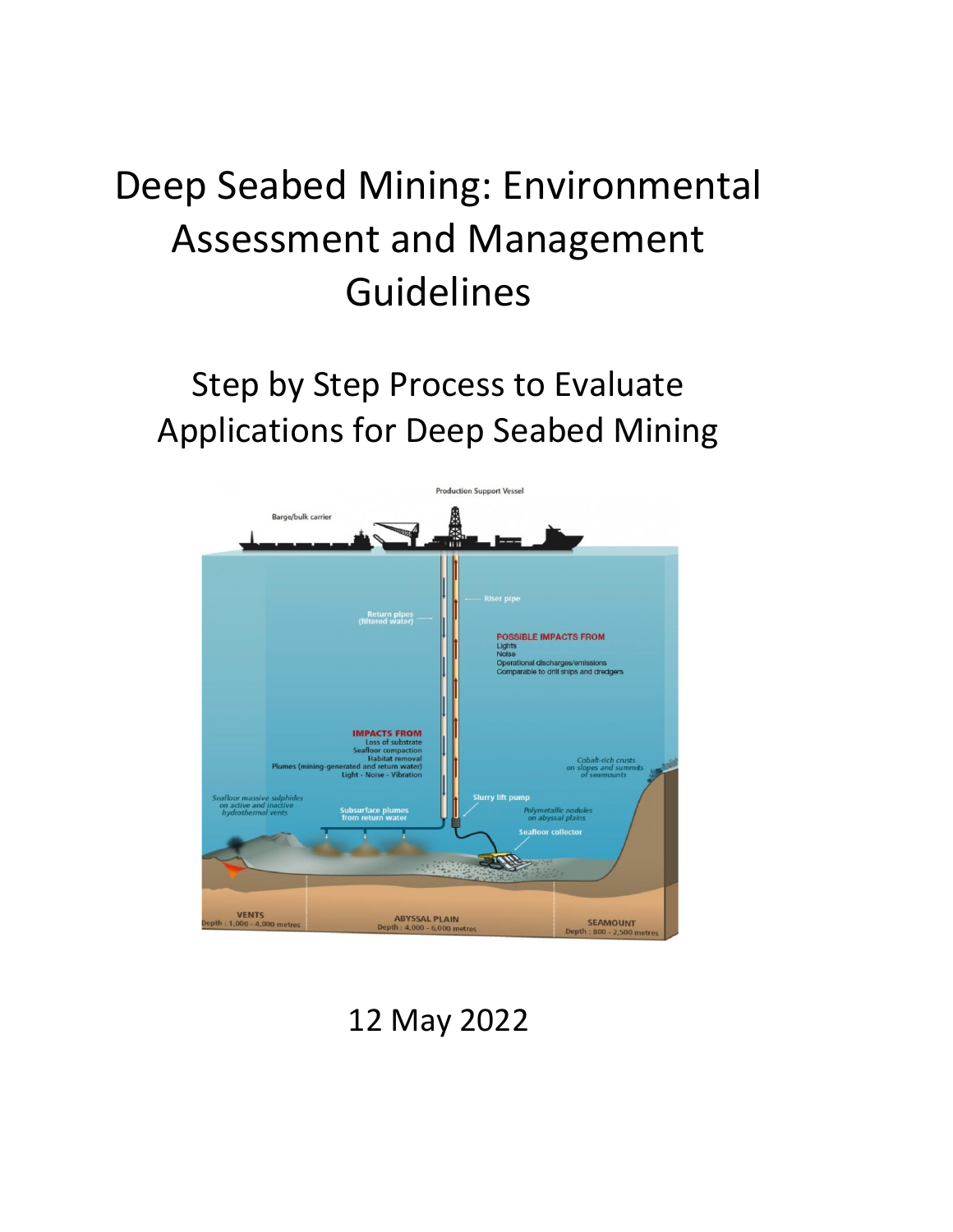Photo on Cover: Credit: IUCN. <https://www.iucn.org/resources/issues-briefs/deep-sea-mining>

### Prepared by:

Craig Vogt Craig Vogt Inc Ocean & Coastal Environmental Consulting Hacks Neck, Virginia – Eastern Office Pagosa Springs, Colorado – Western Office USA [Craig@CraigVogt.com](mailto:Craig@CraigVogt.com) [www.CraigVogt.com](http://www.craigvogt.com/)

Authors Note: This document is an attempt to develop a step-by-step and iterative process for use in evaluation of applications for deep seabed mining (DSM). These guidelines are based upon the Waste Assessment Guidelines of the IMO's London Convention & Protocol for evaluation of wastes proposed for disposal in ocean waters. These guidelines do not replace the efforts by ISA in environmental assessment and management of DSM but could assist in organizing how the ISA's key elements are considered in evaluation of applications for deep seabed mining.

These guidelines were generated as a follow-up action to the Deep-Sea Mining: Resolving Risk Workshop held in November 2018 at MIT in Cambridge, Massachusetts, USA.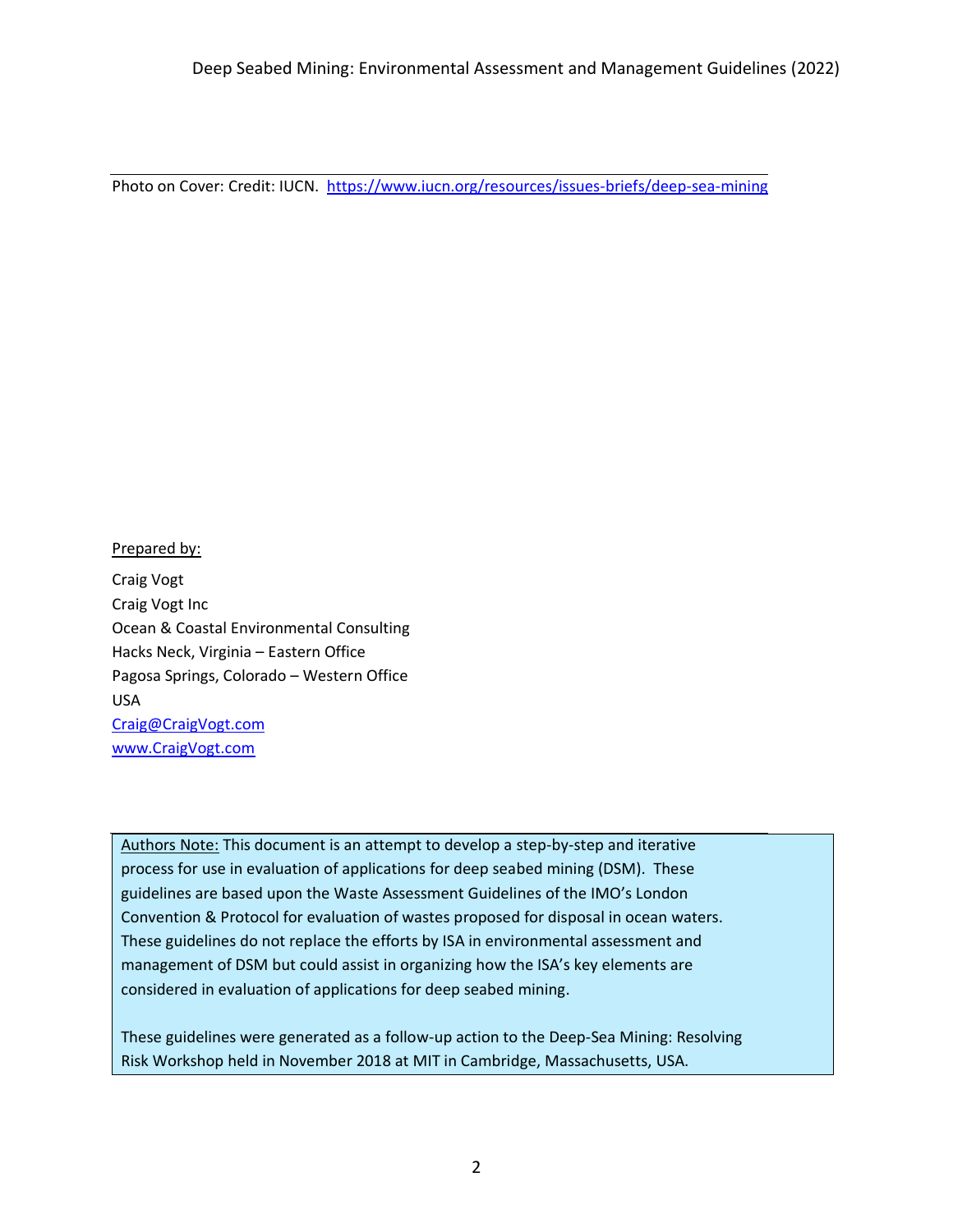## Abstract

Deep-seabed mining that is proposed to occur at depths around from 1,000 meters up to 4,000-6,000+ meters, like all mining activities, has the potential to cause unacceptable environmental harm if not managed appropriately. The mined materials will commonly contain copper, nickel, and cobalt in addition to manganese. The deep-seabed mining industry is in its infancy, with mining and environmental protection techniques in development. During mining, the two primary sources of impact are the removal of ore from the seabed and the discharge of return water after dewatering operations on the support vessel.

Disturbance of the seabed will instigate mixing of sediments with seawater immediately overlying the seabed. The formation of sediment plumes will likely occur. Effects will be site-specific and will depend strongly on the seabed composition (e.g., silt vs sand), the type of technology used, the nature of the biota, and the oceanographic conditions in the area. Equipment that digs into or removes the upper layers of sediment can have an effect through direct impact of buried infauna and by compacting the substrate through the weight of the mining tools. Ore will be separated from the sediment at the seabed and then the ore will be pumped to a ship where they will be separated from the seawater. The dewatering process will discharge the separated seawater and associated sediments back into the sea (below the light zone and possibly back to the seafloor). The amount of fine materials in the return water, which could cause a turbid plume, will depend on the amount and physical characteristics of the materials present after the ore separation process at the seabed and dewatering process on board the surface vessel.

The key steps in the environmental management framework are the environmental prevention audit, characterization of potential risks, identification of action levels, identification of mitigation for those risks, monitoring of project conditions, and adaptive management. The environmental management framework in this document is modeled after the International Maritime Organization's London Convention & Protocol's Waste Assessment Guidelines (IMO, n.d.); those Guidelines have been used successfully around the world to control waste disposal into ocean waters. The objective of the environmental management framework in this document is to assist in the organized consideration of ISA's key elements to environmental assessment for decision-making, and overall, to support the consideration of seabed ore mining in a manner that enables economic, social, and environmental objectives to be achieved.



Nodules on the Seabed at 4,000-6,000 meters deep Credit: ISA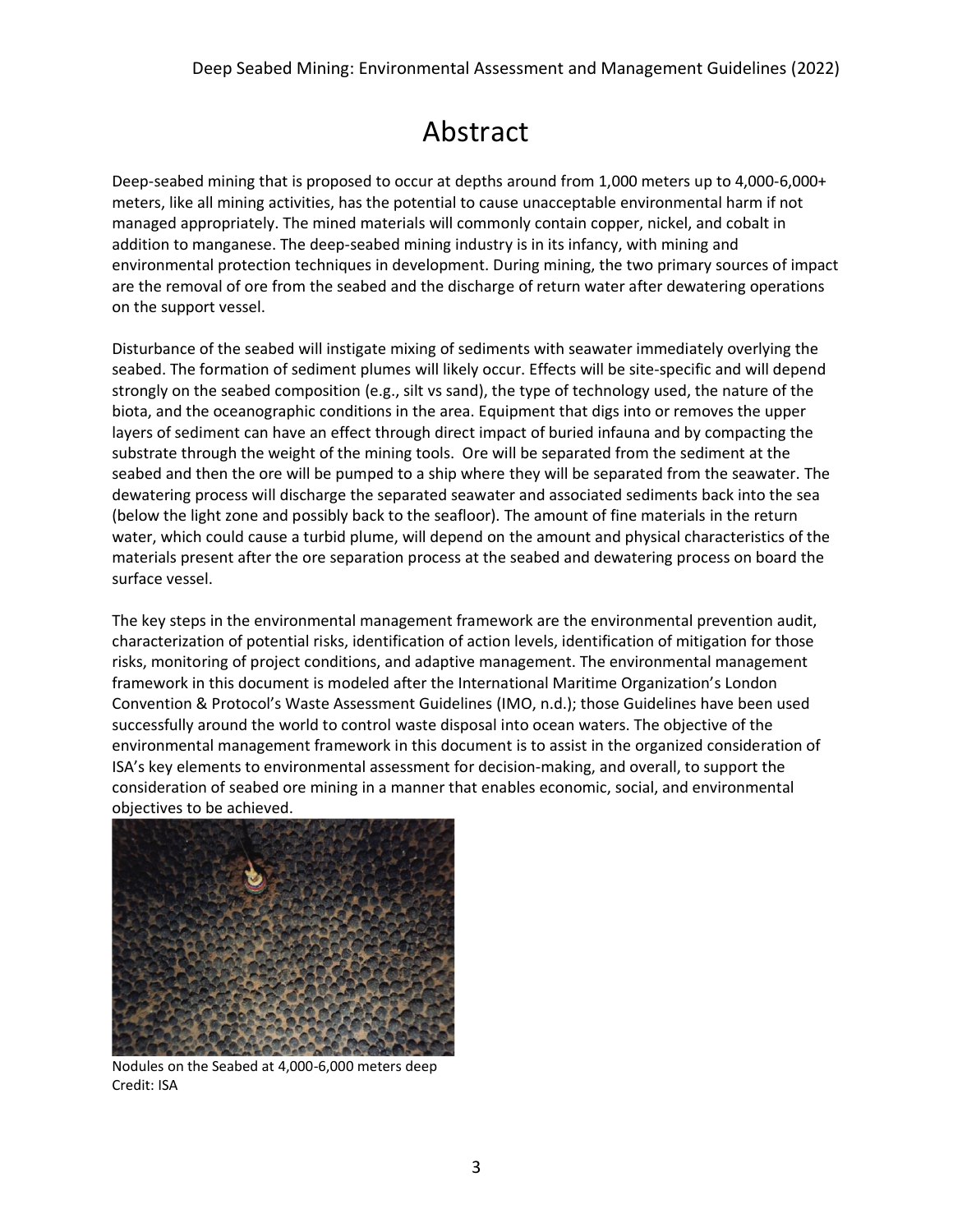# Table of Contents

|                               | Section                                                                                                                                                                                                                                                                                                              | Page |  |  |
|-------------------------------|----------------------------------------------------------------------------------------------------------------------------------------------------------------------------------------------------------------------------------------------------------------------------------------------------------------------|------|--|--|
|                               | 3<br>Abstract                                                                                                                                                                                                                                                                                                        |      |  |  |
| <b>Table of Contents</b><br>4 |                                                                                                                                                                                                                                                                                                                      |      |  |  |
|                               | 1. Introduction<br><b>Overarching Considerations</b><br>Overview of Deep Seabed Mining<br>$\bullet$<br>Overview of Potential Environmental Impacts and<br>$\bullet$<br>Sources of those Impacts<br>Overview of ISA's Environmental Management Approach<br>$\bullet$<br>Organization of these Guidelines<br>$\bullet$ | 5    |  |  |
|                               | 2. Step 1---- Waste Prevention Audit and Waste Management Options                                                                                                                                                                                                                                                    | 10   |  |  |
|                               | 3. Step 2----Waste Characterization: Physical, Chemical, and<br><b>Biological Effects</b><br><b>Exemptions from Detailed Characterization</b>                                                                                                                                                                        | 11   |  |  |
|                               | 4. Step 3----Action List and Action Levels<br>Potential Physical Impacts from Turbidity<br><b>Potential Toxic Impacts from Chemical Constituents</b><br>$\bullet$                                                                                                                                                    | 13   |  |  |
|                               | 5. Step 4---- The Baseline Survey for Environmental Assessment<br>of the Extraction and Dewatering Discharge Sites                                                                                                                                                                                                   | 16   |  |  |
|                               | 6. Step 5----Assessment of Potential Environmental Effects<br><b>Assessment of Potential Effects</b><br>Risk Assessment and Risk Management<br>$\bullet$<br>Preparation of Impact Hypotheses                                                                                                                         | 19   |  |  |
|                               | 7. Step 6----Issue Contract with Contract Conditions                                                                                                                                                                                                                                                                 | 23   |  |  |
|                               | 8. Step 7----Monitoring and Adaptive Management                                                                                                                                                                                                                                                                      | 25   |  |  |
| 9.                            | Summary<br>28                                                                                                                                                                                                                                                                                                        |      |  |  |
|                               | 10. References<br>29                                                                                                                                                                                                                                                                                                 |      |  |  |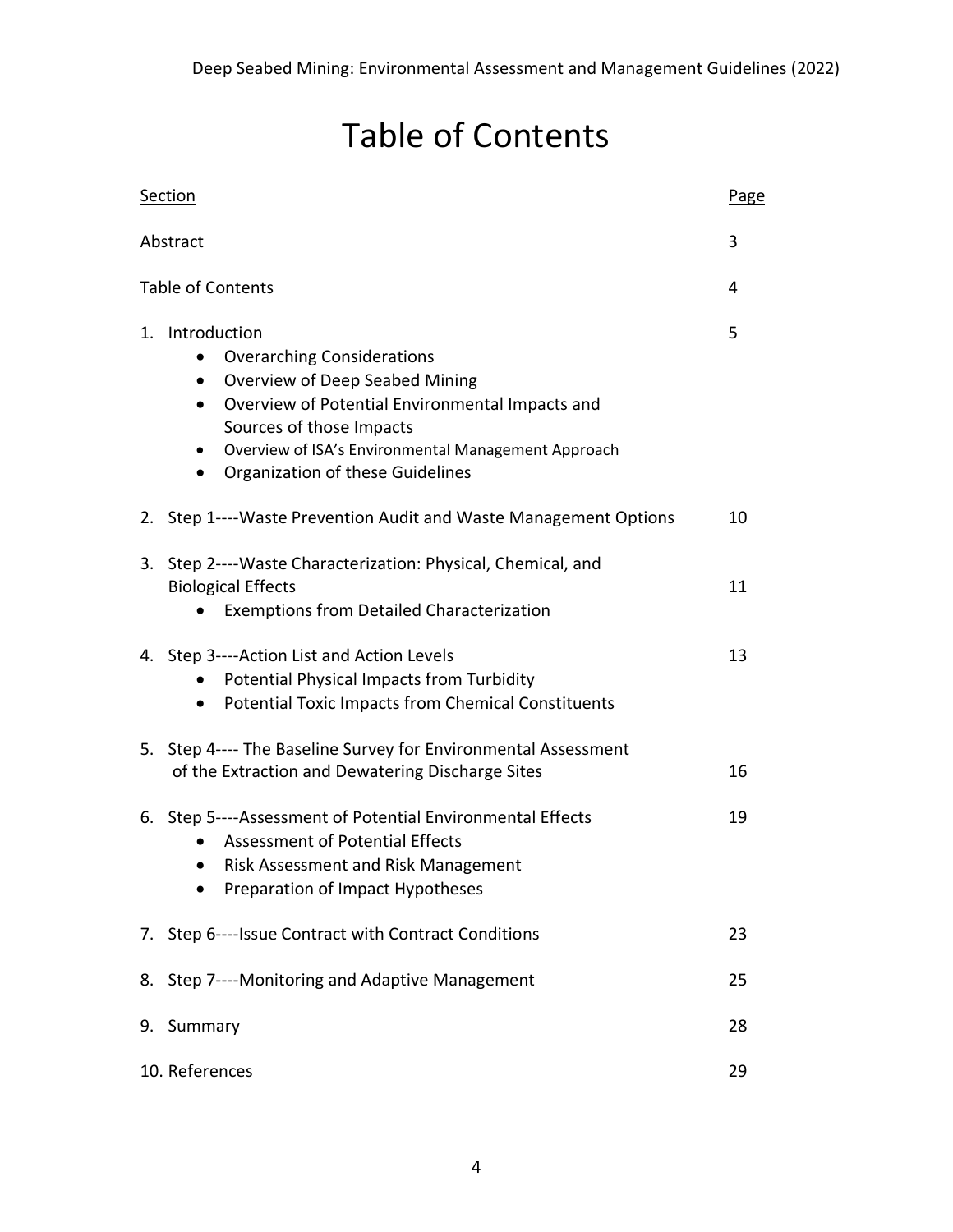# Section 1. Introduction Deep Seabed Mining: Environmental Assessment and Management Guidelines

### Introduction

These Guidelines for Environmental Assessment and Management for deep seabed mining are intended for use by states issuing contracts for deep seabed mining or by the International Seabed Authority (ISA), the United Nations entity responsible for regulating deep seabed mining**.** The guidelines are specifically targeted to the seabed mining operations and the associated waste that is generated. They do not apply to the normal operations of the surface vessels associated with deep seabed mining. They can assist the contract issuing authorities in evaluating applications for deep seabed mining in a manner consistent with the provisions of the United Nations Convention on the Law of the Sea.

The United Nations Convention on the Law of the Sea (UNCLOS) is an international agreement that came into force in 1984. It lays down a comprehensive regime of law and order for the world's oceans and seas, establishing rules governing all uses of the oceans and their resources. It enshrines the notion that all ocean-space problems are closely interrelated and need to be addressed as a whole.

The Convention governs all aspects of ocean space, such as delimitation of boundaries, environmental protection, marine scientific research, economic and commercial activities, the transfer of technology, and the settlement of disputes relating to ocean matters. The Convention has a number of provisions, the most significant of which cover navigation, archipelagic status and transit regimes, exclusive economic zones (EEZs), continental shelf jurisdiction, deep seabed mining, exploitation regime, protection of the marine environment, scientific research, and the settlement of disputes.

Part XI of the Convention provides for a regime relating to the minerals on the seabed outside any state's territorial waters or EEZ, called "the Area', which, according to article 136 of the Convention, are the "common heritage of mankind." This means that the ISA is not only responsible to authorize and control seabed exploration and mining, but also for protecting the marine environment in the Area and for ensuring a fair and equitable allocation of the proceeds from seabed mining royalties.

ISA operates by contracting private and public corporations and other entities to explore, and eventually exploit, specified areas on the deep seabed for mineral resources essential for building most technological products.

### **Overarching Considerations**

Three overarching considerations should guide planning and contracting activities related to deep seabed mining.

1. Because of the uncertainties associated with mining in the deep sea, the precautionary principle should be applied to evaluate and manage the potential for unacceptable adverse impacts from deep seabed mining.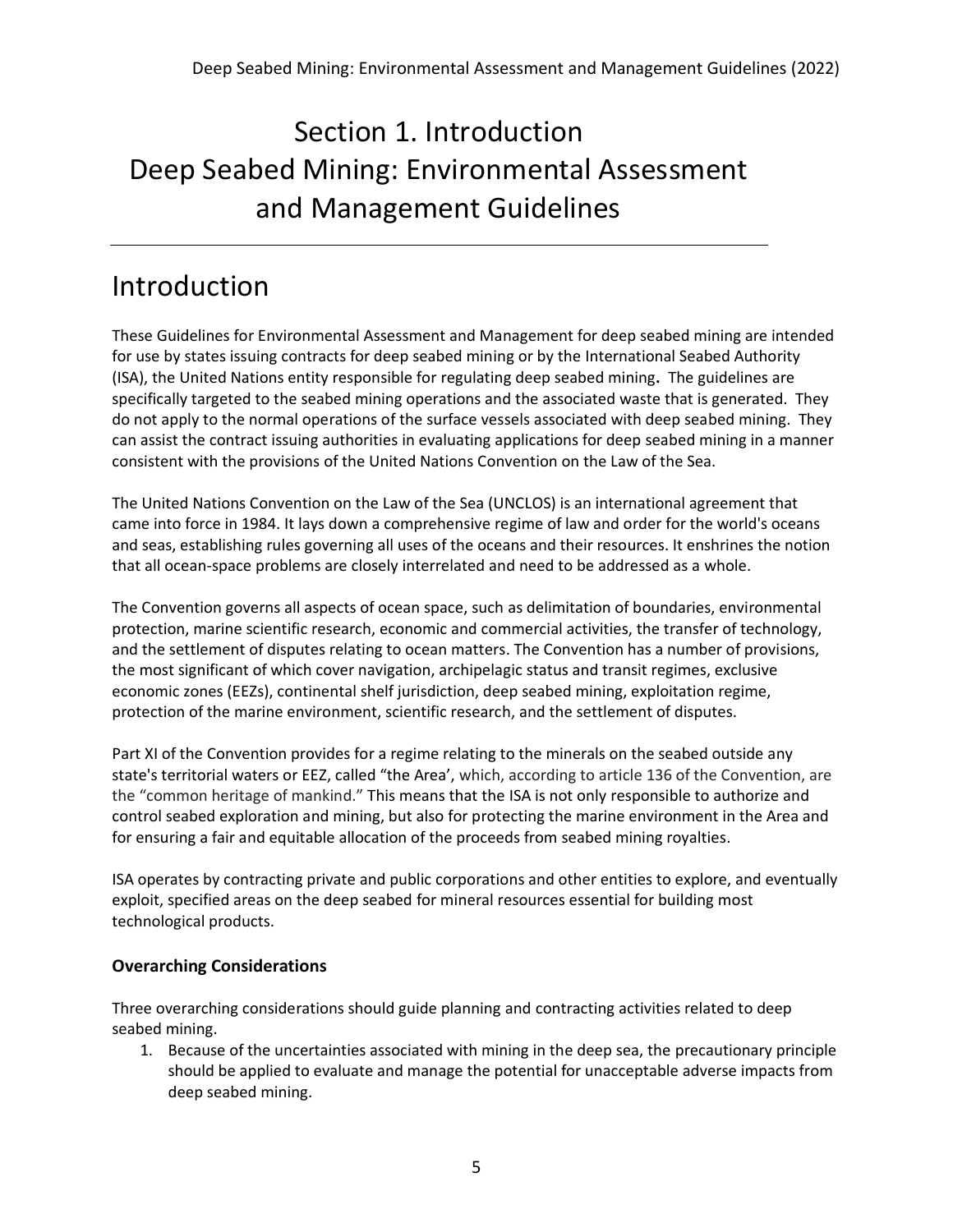- 2. Use of best available technology and best management practices are essential in the viability of deep seabed mining proposals.
- 3. Environmental impacts should be minimized to the extent practicable, without creating unacceptable adverse impacts. Acceptance of a deep seabed mining application does not remove the obligation to make further attempts to reduce adverse impacts to the marine environment.

### **Overview of Deep Seabed Mining**

Seabed mining is the mining of minerals on the seabed generally at depths of 4,000 meters and deeper. In the deep seabed, deposits can be divided into three categories: (1) polymetallic sulphides, (2) cobaltrich ferromanganese crusts and (3) polymetallic nodules. These differ in composition, shape, and location.

- Polymetallic sulphides (also called seafloor massive sulphides (SMS)) are metal sulphides formed on the seafloor from minerals dissolved in superheated waters near subsea volcanic areas. In contrast to crusts and nodules, they often have a conical shape. They commonly contain copper, lead, zinc, and other minerals.
- Cobalt-rich ferromanganese crusts form as pavements on the seafloor on the flanks of seamounts, ridges, and plateaus. In addition to cobalt, they may also contain lesser amounts of other metals such as copper and nickel.
- Polymetallic nodules (also called manganese nodules) are similar in composition to ferromanganese crusts but occur in the form of small potato-like nodules scattered randomly on the surface of the seafloor. They commonly contain copper, nickel, and cobalt in addition to manganese.

During the exploitation phase (i.e., mining of the seabed) which will follow the exploration phase, remotely operated vehicles (ROVs) and underwater mining machines collect or cut pieces of the mineral deposits in the seabed. Risers or some other form of hauling system are then used to carry the ore from the seabed up to the vessel on the surface. The ore is then separated from the water and any associated seabed materials (e.g., sand and silt) on the vessel. The separated water and seabed materials are returned to the water column below the vessel at a depth to be determined. The ore is then transported from the mining site to processing plants on land.

Due to the large quantities of ore, extraction of the minerals from the ore will normally take place onshore but processing directly on the support vessel at the site is possible. Disposal of mine tailings would then become a management issue.

Seabed mining operations will be conducted at locations which may differ significantly with respect to their natural environment, local communities, and geological characteristics. In addition, technological developments will change the seabed mining industry over time.

#### **Overview of Potential Environmental Impacts and Sources of those Impacts**

The two primary potential areas of impacts are the ore extraction on the seabed and the discharge of water and sediment after dewatering the ore on the support vessel. A seabed mining operation will generally destroy and/or eliminate the existing habitats within the mining zone (i.e., where the ore is being extracted). This is an inherent consequence of the removal of the ore resource from the seabed and is largely independent of the specific mining technique. During the extraction phase, disaggregating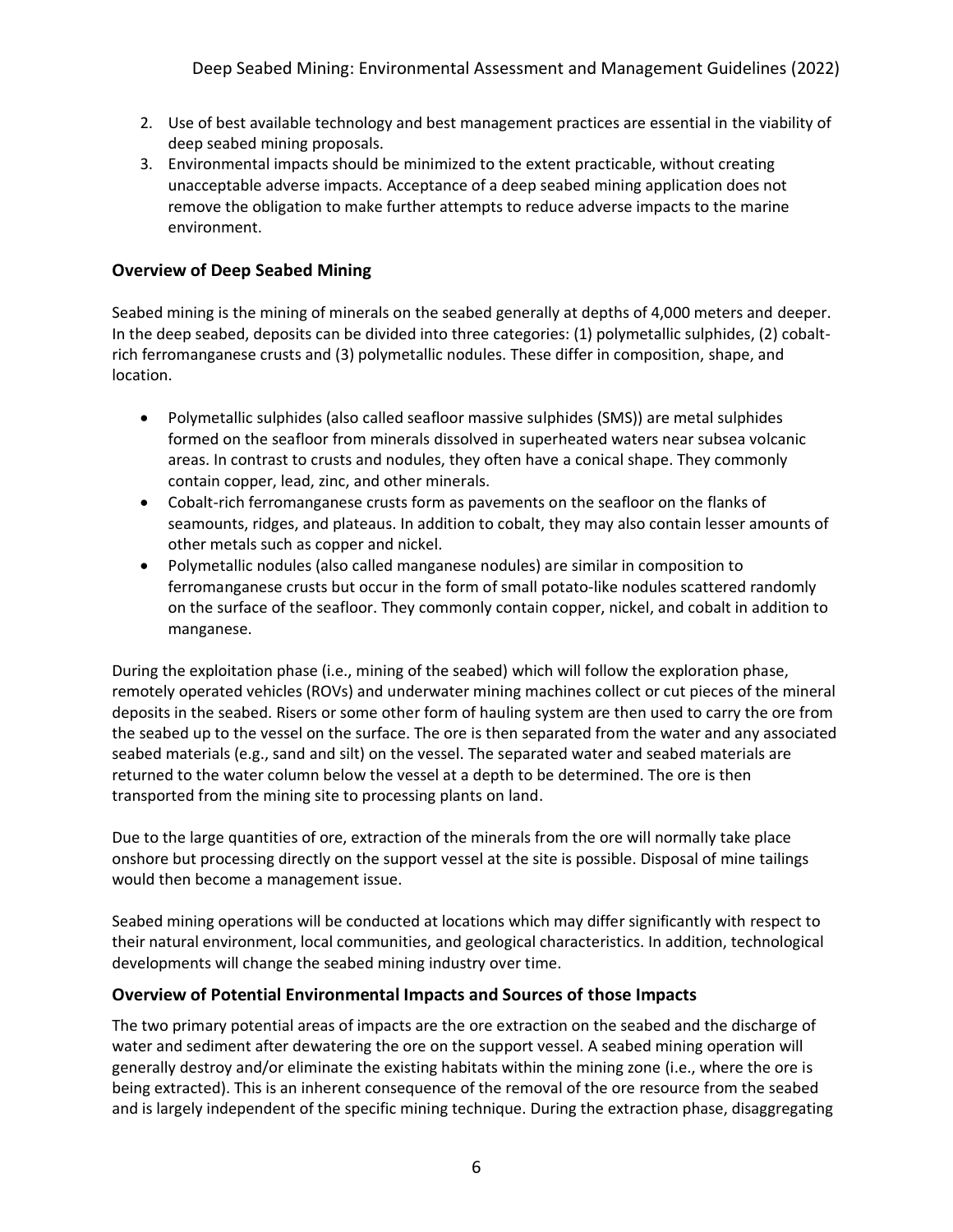the ore on the seafloor will involve the direct physical impact by crushing or removal of habitat and animals. Mobile swimming or crawling animals may be able to move aside, but sessile (immobile) fauna in the path of the mining operation will be affected.

Disturbance of the seabed will increase mixing of sediments with overlying seawater. The formation of sediment plumes is likely. Depending upon the amount of suspended sediments and currents, plumes can smother animals and affect the feeding efficiency of animals such as filter-feeders (e.g. anemones and sponges) and affect surface-deposit feeders. Plumes may also cause possible toxicological effects depending on the content of the dispersed particles (e.g., if heavy metals are present). Effects are site-specific and will depend strongly on the seabed composition, the type of technology used, the nature of the fauna, and the oceanographic conditions in the area.

In seabeds with soft sediment, equipment that digs or sinks into the sediment can have an effect through direct crushing of buried infauna (animals that live in sediment) and by compacting the substrate through the weight of the harvesting machinery. Loss due to crushing or removal of benthic animals on a large-scale could result in a reduction of habitat complexity and associated invertebrate biodiversity.

Other effects from the actual ore extraction include noise, vibration, and light from vessel and underwater vehicle operations, all of which may attract, cause avoidance, and change behavior by animals.

Transporting the ore from the seafloor to the surface support vessel will be conducted by a lifting system, which is envisaged, in most cases, to be a fully-enclosed riser pipe, developed by the oil and gas industry.

Onboard the support vessel, the ore will be separated from the seawater that is pumped up with it. This process is called dewatering and is likely to occur immediately above or near to the extraction site. While the ore will be transported to an onshore processing facility (concentrator), the water and associated sediment that has been separated from the ore will be discharged back to the sea (return water). The discharge of return water is most likely to occur somewhere in the midwater column, or near the seabed. The depth of the discharge will depend on factors such as the water depth of the mining operations, cost, and environmental parameters including among other things, local currents which will influence the extent of the return water plume. The return water will contain fine materials. In addition to potential changes in turbidity, return water could have different physical properties (e.g., temperature, salinity) than the receiving environment. Physical, chemical, and toxicity testing will be needed to assess potential impacts of the fine materials. Hydrodynamic modelling will be used to estimate the fate of the discharge and to inform discharge equipment design (e.g., diffusers, appropriate depth, and direction of discharge).

For most of the existing seabed mining technical concepts, a subsea discharge pipe is suggested for the discharge of return water at a relatively deep level in the water column, the preference in some cases may be close to the seabed; discharging return water at depths well above the seabed may provide for sufficient dilution to result in inconsequential impacts. The difference between the return water discharge plume and plume from ore extraction on the seabed is that the return water plume has the potential to spread over much larger areas due to it being discharged at water layers with potentially stronger currents. The return water plume can also reach surface layers if upwelling currents are present or if there are differences in density (due to different salinity and temperature) compared to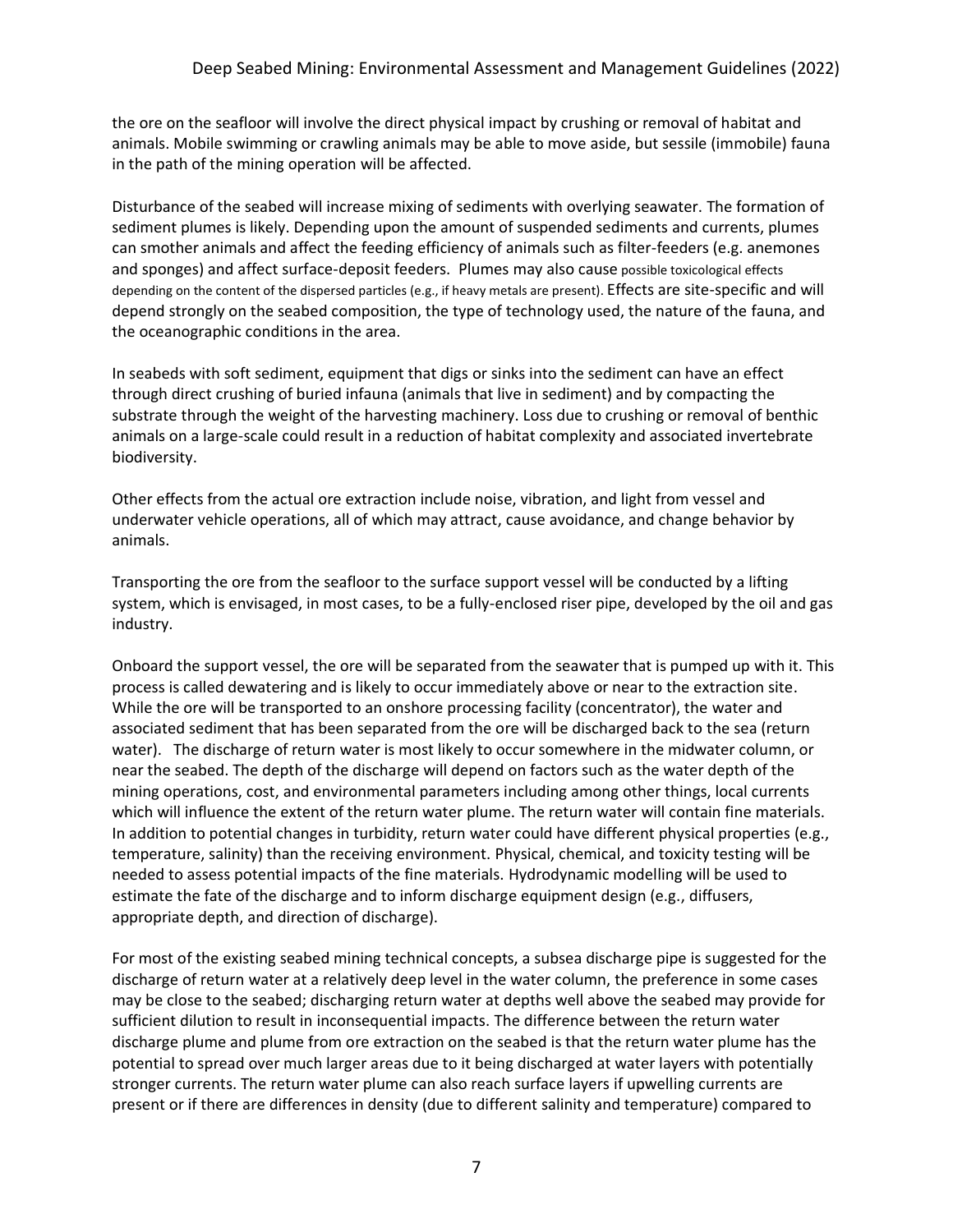the ambient water. Increased turbidity in the upper water column could reduce sunlight penetration and, as the content of the return water would contain residues from the ore extraction, it could have heavy metals with the potential for varying toxicological effects.

#### **Overview of ISA's Environmental Management Approach**

The ISA is currently developing regulations for protection of the marine environment (ISA, n.d.). The process to move to commercial size deep seabed mining first includes a contract for exploration and that is to be followed by a contract for full size mining operation (termed exploitation in UCLOS). Key elements in the consideration of environment impacts for each mining site include:

- Environmental Scoping and Management Systems
- Regional Environmental Management Plan
- Baseline Environment Survey
- Environmental Impact Assessment
- Environmental Impact Statement
- Hazard Identification and Risk Management Plan
- Environmental Management and Monitoring Plan
- Emergency Response and Contingency Plans
- Adaptive Management
- Site Closure Plan

The intention of the guidelines in this document is to provide an organizational framework for how each of ISA's key elements above could be considered in reaching a decision for a proposed project. It is noted that the guidelines in this document are based upon the London Convention's and Protocol's Waste Assessment Guidelines (IMO n.d.), which have been successfully applied world-wide by member states in protecting the oceans from unacceptable adverse impacts of wastes disposed into ocean waters.

On the left: Example of a model for a nodules collector developed by Aker Wirth GmbH On the right: Example of surface support vessels. Source: Royal IHC



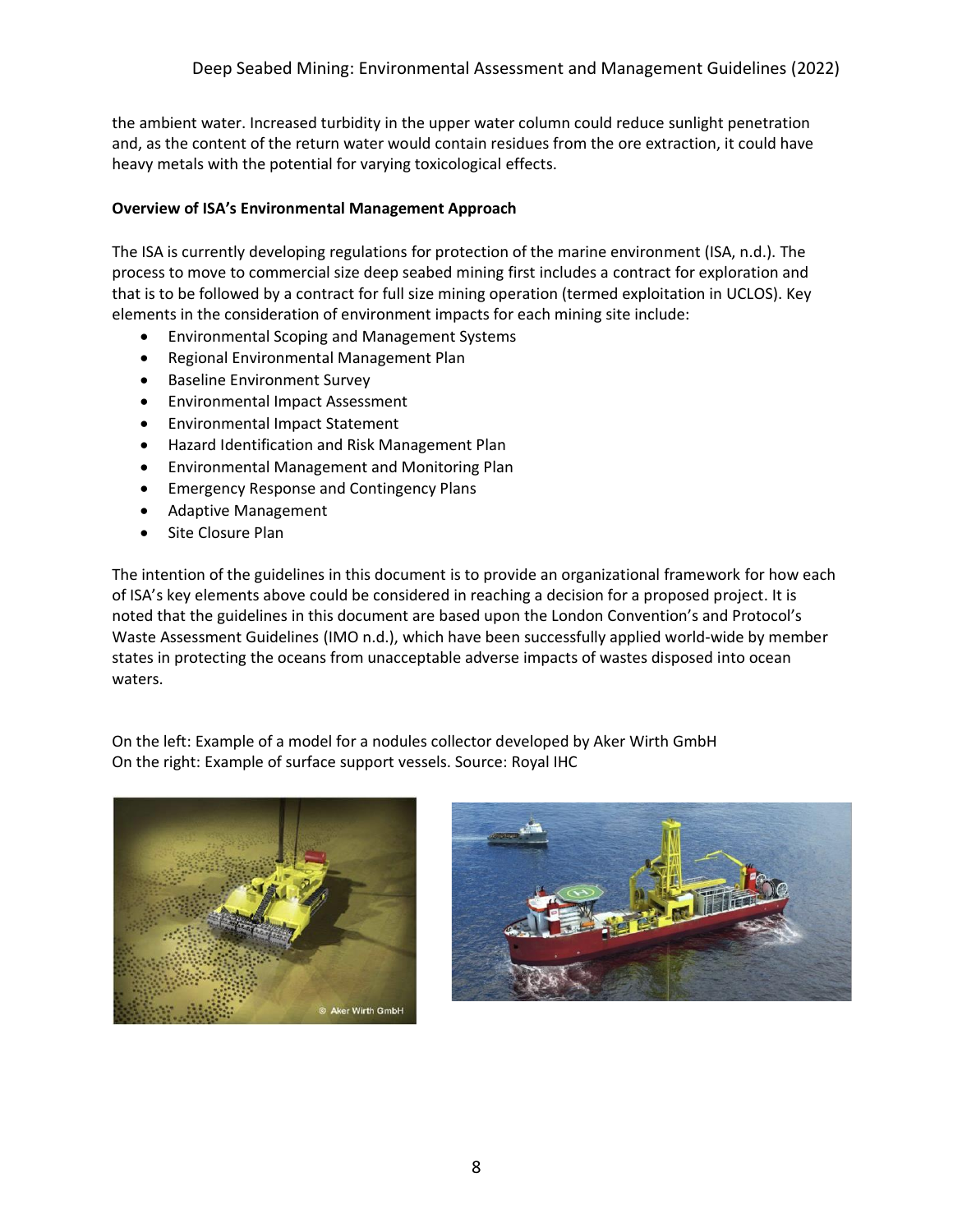### **Organization of these Guidelines**

The step-by-step process shown in the text box is not designed as a conventional "decision tree." In general, the process should be considered in an iterative manner ensuring that all steps receive consideration before a decision is made to issue a contract.

| The Step-by-Step Process for Evaluation of Applications for Deep Seabed Mining |                                                                                                      |  |  |
|--------------------------------------------------------------------------------|------------------------------------------------------------------------------------------------------|--|--|
| STEP <sub>1</sub>                                                              | <b>Environmental Impact Prevention Audit and Waste Management Options</b>                            |  |  |
| STEP <sub>2</sub>                                                              | Waste Characterization: Physical, Chemical, and Biological Effects                                   |  |  |
| STEP <sub>3</sub>                                                              | <b>Action List and Action Levels</b>                                                                 |  |  |
| STEP <sub>4</sub>                                                              | The Baseline Survey for Environmental Assessment of the Extraction and<br>Dewatering Discharge Sites |  |  |
| STEP <sub>5</sub>                                                              | Assessment of Potential Environmental Effects                                                        |  |  |
| STEP <sub>6</sub>                                                              | <b>Issue Contract with Contract Conditions</b>                                                       |  |  |
| STEP <sub>7</sub>                                                              | Monitoring and Adaptive Management                                                                   |  |  |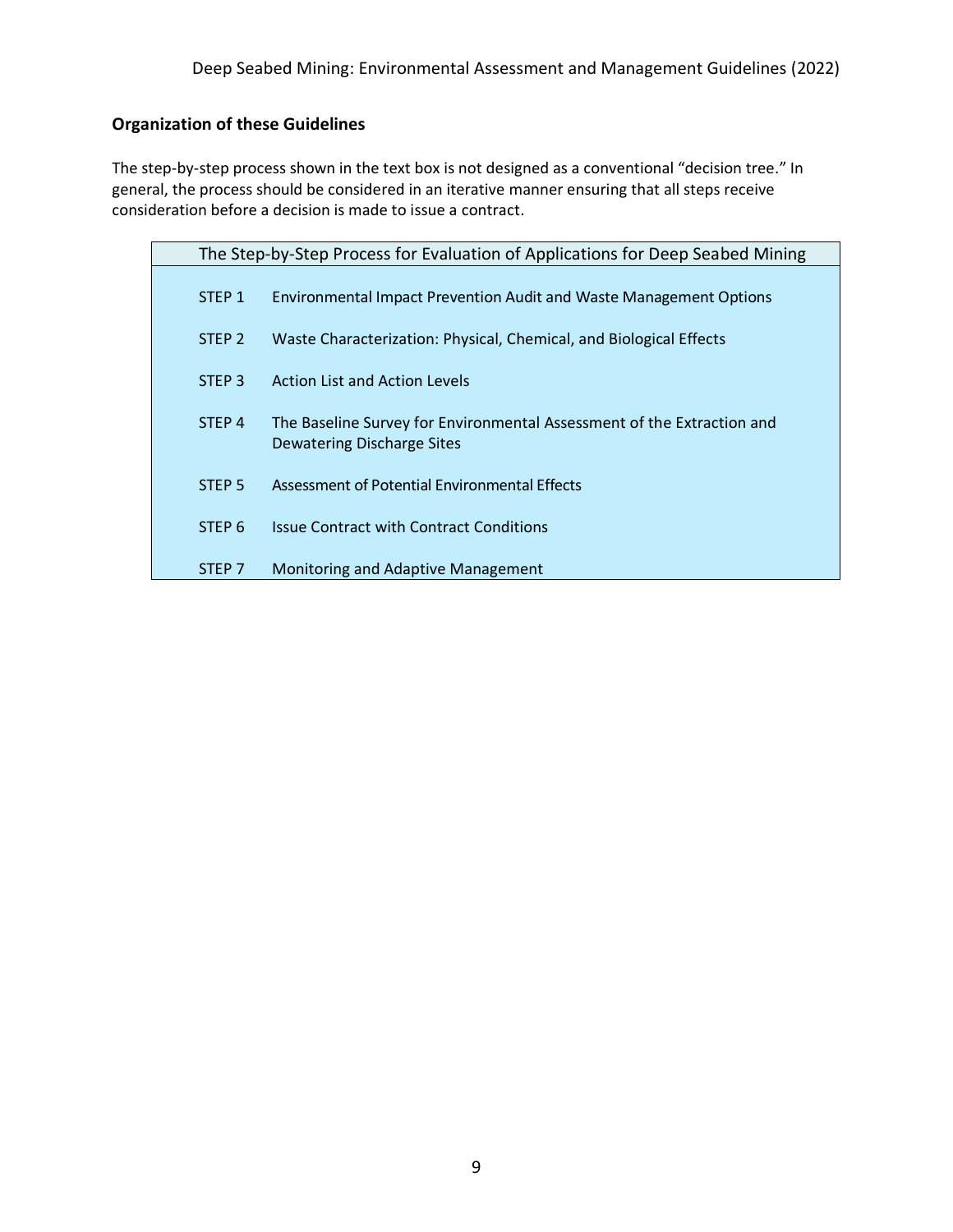### Section 2 Step 1----Environmental Impact Prevention Audit and Waste Management Options

The initial stages in assessing whether to issue a contract should include an evaluation of:

- The details of the mining operation, including the sources or actions that could potentially cause environmental harm within those processes.
- The types, amounts, and relative hazards of those actions/activities.
- The technology used to minimize generation of sediment plumes or other sources of wastes. Details on the engineering design and operating parameters are essential to ensure that the risk of non-compliance with these guidelines is minimized and acceptable.
- Potential for emergencies and associated impacts to the marine environment.

In general terms, if the required audit reveals that feasible opportunities exist for waste prevention or reduction of sediment plumes or prevention of other wastes, an applicant is expected to formulate and implement a prevention/reduction strategy in collaboration with ISA. In this step, two of the ISA elements are initially addressed, identification of hazards and the potential for emergencies. The Hazard Identification and Risk Management Plan would be completed during Step 5, as would the Emergency Response and Contingency Plan. Contract issuance or renewal decisions should assure compliance with any resulting waste reduction and prevention requirements.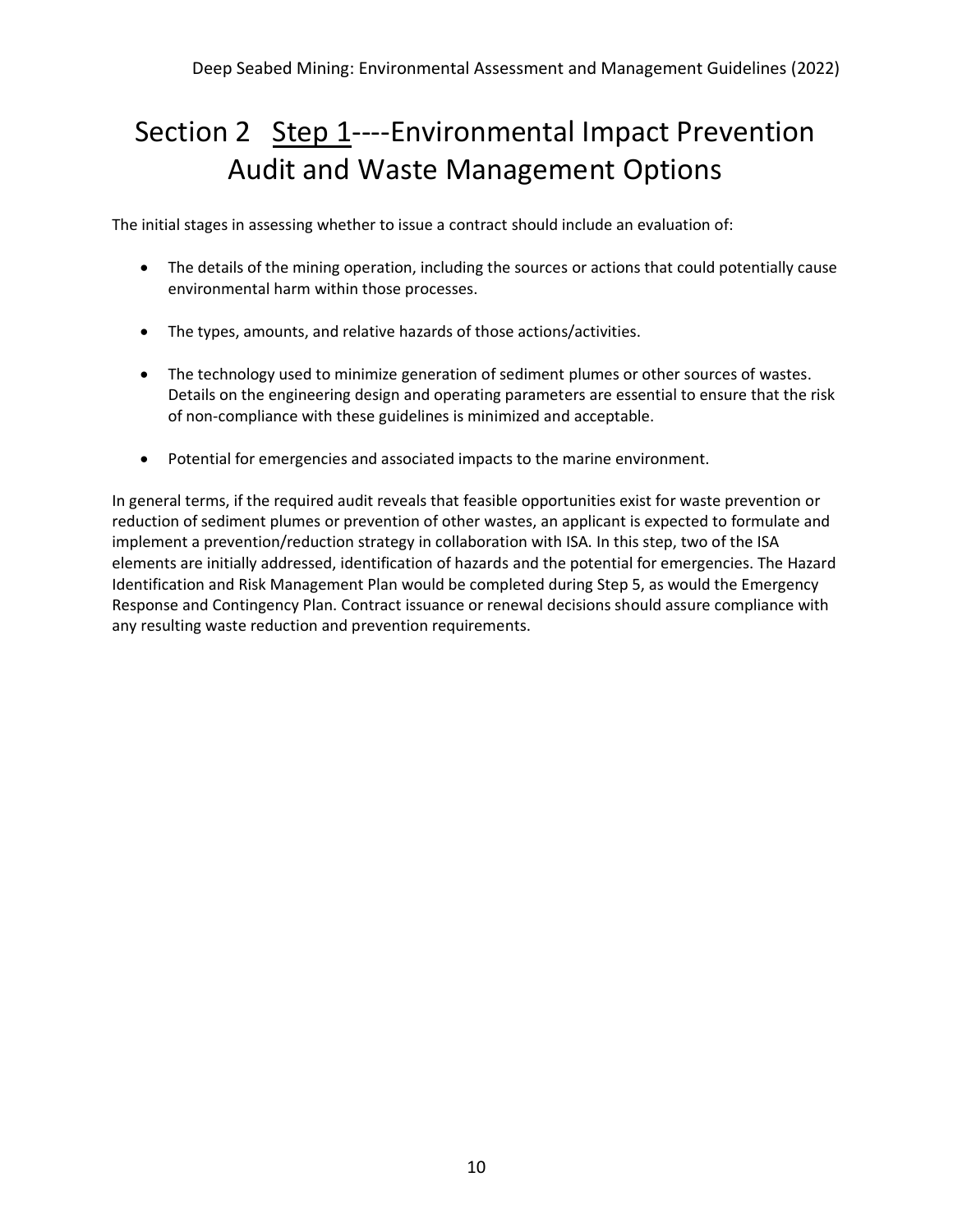## Section 3 Step 2----Waste Characterization: Physical, Chemical, and Biological Effects

Characterization is conducted in order to collect the information that will be needed to inform management decisions including determining whether and under what conditions the mining operation can be contracted. Characterization is performed by collecting information about the physical, chemical, and biological attributes of the seabed to be dredged and the discharge from the dewatering operation from the support vessel.

An evaluation is needed of the physical characteristics of the seafloor sediments to be mined. The basic physical characteristics required are the amount of material, particle size distribution and other geotechnical attributes of the sediment (e.g., specific gravity of solids). This data can provide useful information for predicting the generation of plumes and their behaviour, fate, and transport of the sediment (in combination with information about currents).

Contaminants of concern are heavy metals and their potential for acute and chronic toxicity and their bioavailability. Characterization should assess the presence and bioavailability of heavy metals in the seabed to be mined as well as in the discharge from the dewatering operation from the support vessel. Bioavailability is defined as "being capable of being absorbed and available to interact with the metabolic processes of an organism (USEPA 1992)." A number of chemical processes can limit the bioavailability of contaminants, such as binding between the contaminant and different forms of organic carbon.

Bioavailability considerations could be included in the comparative assessment of management options to obtain an accurate understanding of the potential for exposure and effect, and to identify management actions that can be taken to reduce risks to human health and the environment (ITRC 2011).

The physicochemical factors that can influence bioavailability vary depending on the chemical attributes of the contaminant but include oxidizing and reducing conditions in the water column and sediment, the amount of organic carbon present in the sediment, the form of organic carbon present, as well as factors affecting the geochemical state of the sediment over time (e.g., bioturbation, physical disturbance of the sediment matrix (NRC 2003; Wenning et al. 2005).

The potential for biological effects can be assessed directly using toxicity tests and, indirectly, through the use of inferences developed from physical and chemical lines of evidence. Sediment is a chemically and physically complex matrix. This complexity places limitations on the use of physical and chemical data alone to estimate the bioavailability and toxicity of contaminants present in the sediment.

Biological tests provide a means to measure contaminant bioavailability, bioaccumulation of contaminants into tissues, and toxicological effects (e.g., mortality, reduced growth). Toxicity tests serve an integrative function given that adverse effects in organisms are caused by the cumulative influence of each bioavailable contaminant including those that are not quantified by chemical analysis.

In order for biological characterization to provide an adequate scientific basis for determining the potential for adverse effects on marine life, human health and the environment, the evaluation should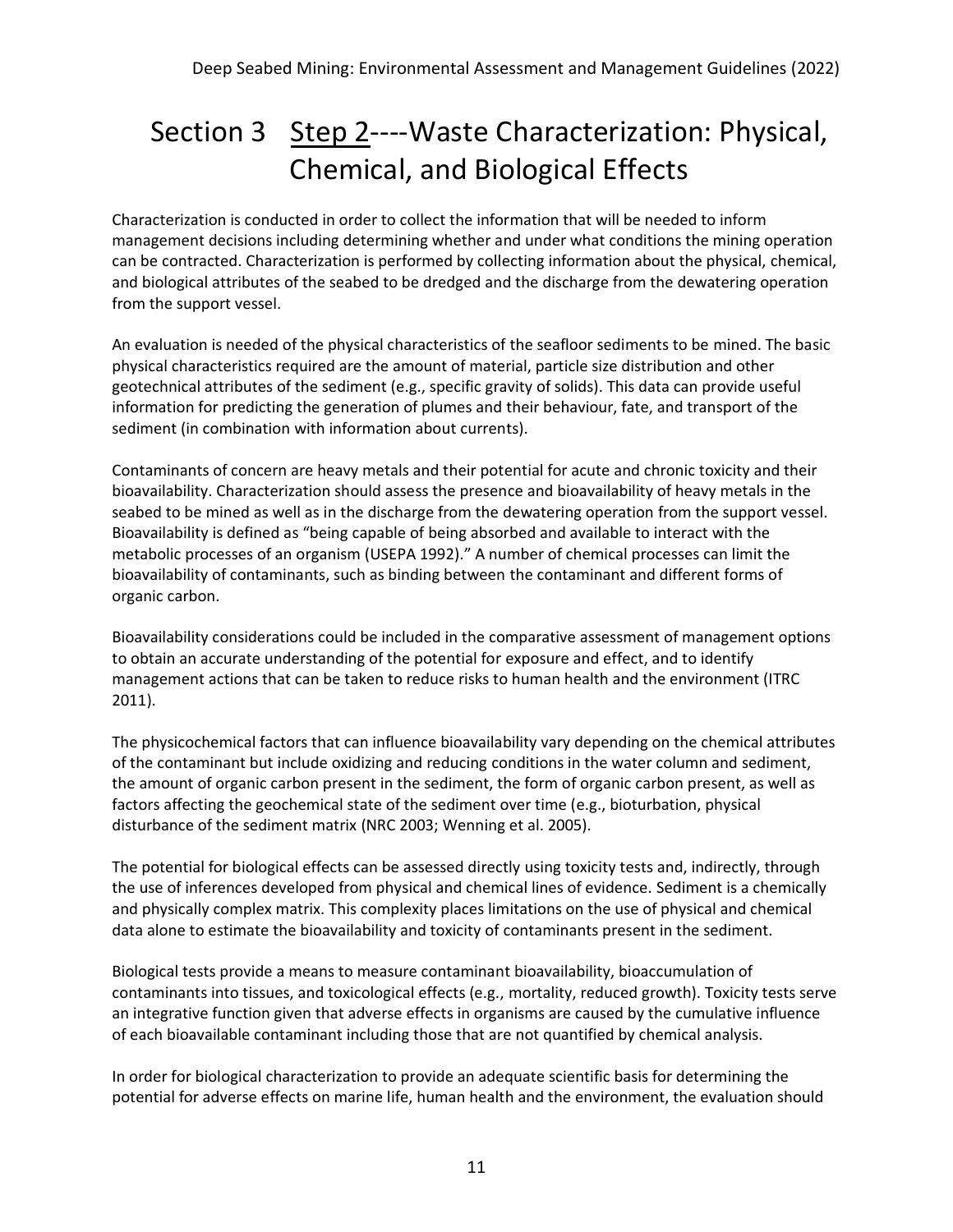be responsive to the conceptual model developed for the project, e.g., in regard to the species known to occur in proximity to mining operations and the dewatering operation discharge, and the processes and pathways that could result in adverse effects.

Biological tests should incorporate species that are considered appropriately sensitive and ecologically relevant (in view of the seabed sites under consideration). The effects and processes of interest in a biological characterization include direct toxicity and indirect effects resulting from contaminant bioaccumulation and movement within the food chain. Specific processes and effects of interest at and in the vicinity of the site include the potential for:

- Acute toxicity,
- Chronic toxicity, such as long term sublethal effects,
- Bioaccumulation.

### **Exemptions from Detailed Chemical and Biological Characterization**

Material may be exempted from full chemical and biological characterization, if it is predominantly sand, gravel, or rock, on the basis that heavy metals are not bioavailable.



Photo credit: ISA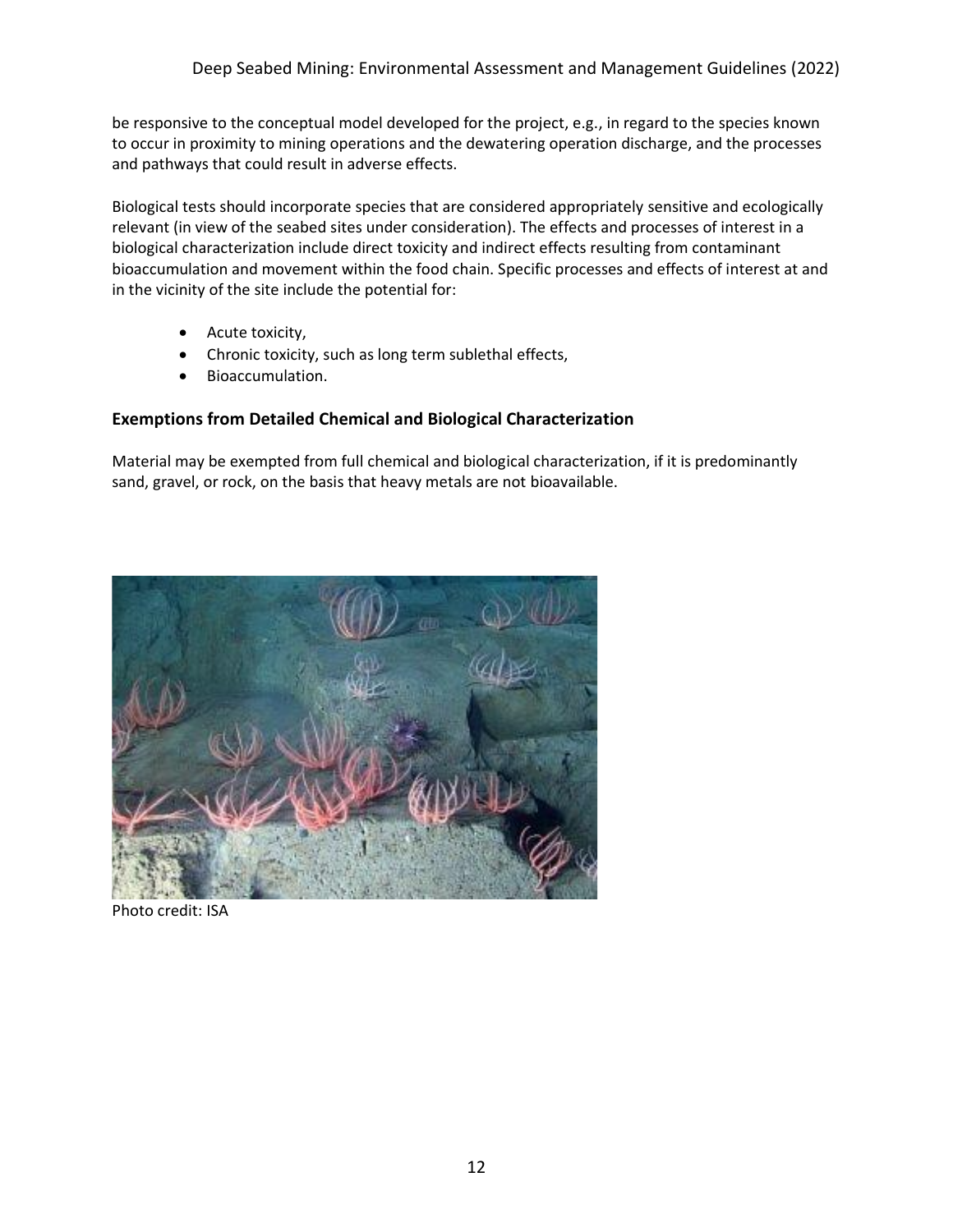### Section 4 Step 3----Action List and Action Levels

The Action List and Action Levels provide a mechanism for determining whether the potential adverse impacts from the mining operation are acceptable. It constitutes a crucial part of these guidelines, and the intention is that the action list will be updated as more information becomes available.

Deep seabed mining includes three potential pathways for unacceptable adverse impacts to result from the operations. A conceptual model for these pathways and potential impacts is shown in Figure 1. These pathways include:

- 1. Crushing or removal of habitat and organisms in the extraction of the ore from the seabed. Deep seabed mining operations will result in loss of habitat and loss of marine life in the footprint of the mining machines and from extracting the ore. This is unavoidable.
	- Similar to dredging of navigation channels, these impacts are deemed an inevitable result of deep seabed mining and are accepted, if the
	- mining application is approved. • Depending upon the extent of impacts,
	- mitigation actions may be appropriate. This is case-by-case.
- 2. Creation of plumes from the ore extraction process.
- 3. Creation of plumes from the discharge from the dewatering operation from the support vessel.



**Figure 1.** Conceptual model of the pathways and receptors of deep-sea mining releases of sediments. Credit: Miller et al. 2018.

An assessment of the marine life and habitat should be conducted (see Step Four in the next section) prior to approval of the application, to facilitate understanding and how to manage the overall impacts to flora and fauna in the footprint and in the areas potentially impacted by the sediment plumes.

#### **The Action List and Action Levels**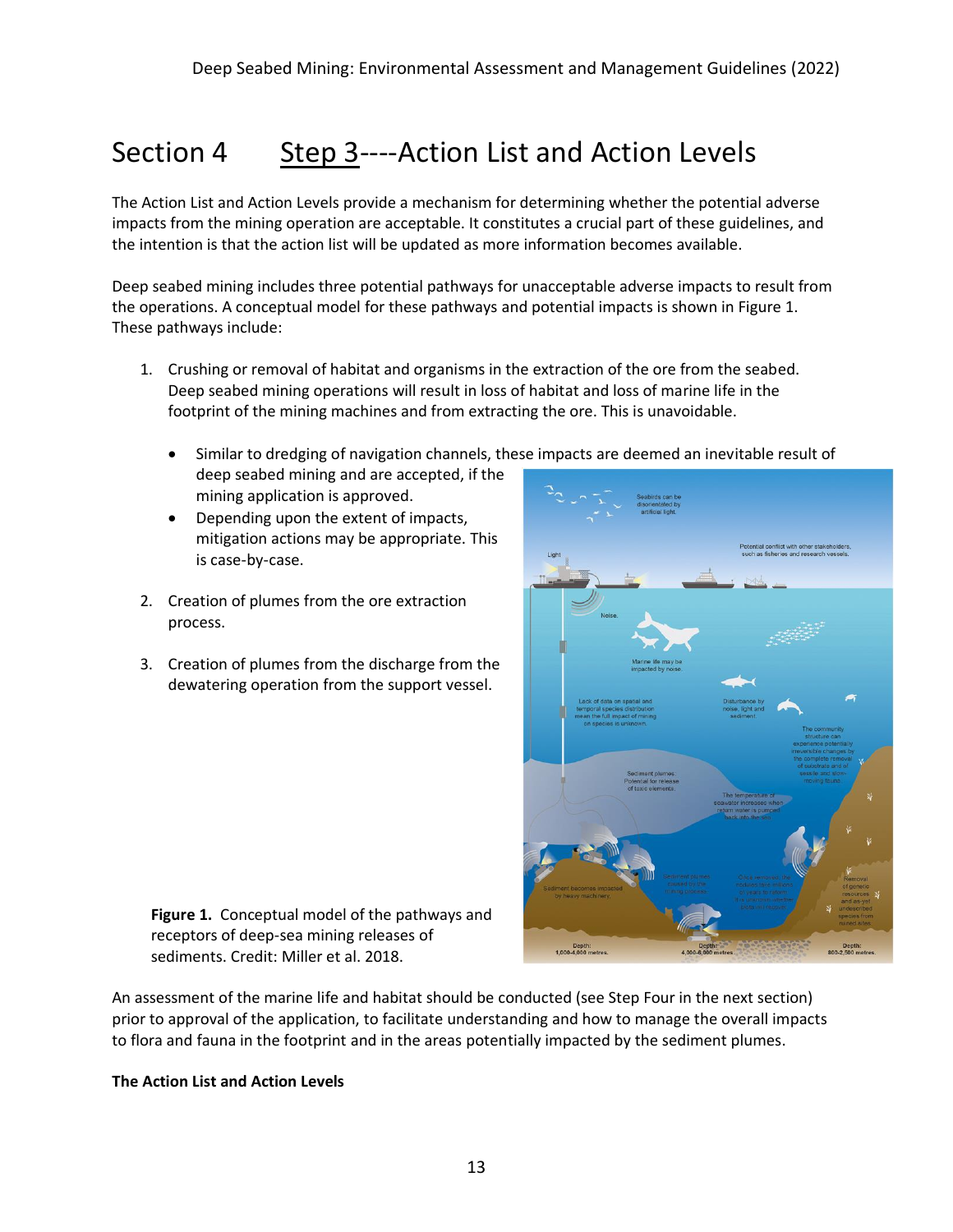The Action List would contain chemical or physical parameters (e.g., heavy metals and turbidity) for which specific action levels would be set. The Action List could also contain biological entities for which toxicity limits are established (i.e., action levels). These action levels are used to identify where environmental concern may be low or high for a particular parameter. Mixing zones<sup>1</sup> are generally used and defined on a case-by-case basis. Action levels, to be met at the edge of the mixing zone, are often developed using a reference-based approach or an effects-based approach, which are noted below. Another approach could be a technology-based approach, also noted on point 3 below.

- 1. In a reference-based approach, action levels for physical, chemical, or biological characteristics can be set based on knowledge of background or ambient conditions at or near the extraction site. Reference-based levels are commonly used for setting lower benchmarks and lower action levels as it is reasonable to expect that levels that are similar to background levels would be unlikely to cause unacceptable effects.
- 2. In effects-based approaches, action levels for physical, chemical, or biological characteristics are based on knowledge of effects that can be produced following exposure to turbidity or heavy metals in the plumes. Such limits can be based on information concerning the likelihood or magnitude for an effect, such as through the use of toxicity tests or chemical-based sediment standards.
- 3. In a technology-based approach, applicants are required to use mining equipment that is the best technology available (BAT) which is explicitly designed to control and minimize the creation of sediment plumes. Applicants are expected to demonstrate what is considered BAT in pilot and prototype testing of the mining equipment. The action levels for turbidity and heavy metals and the mixing zone will be based upon that those test results and modeling using actual data on the physical and chemical/toxicity testing of the seabed sediments to be disturbed by the mining operations, as well as currents at the mining site<sup>2</sup>. It is understood that outside the mixing zones, and levels of turbidity and heavy metals will be established for each site based upon the capabilities of the mining equipment; if those levels are deemed to cause serious harm to habitat and biota, more stringent requirements can be set.

The action list becomes a functional decision-making tool by integrating the relevant characteristics (the list) and benchmarks (the levels) to form a decision rule. The decision rule can be as simple as a pass/fail criterion for single benchmarks, or it can be a more complex rule that combines multiple lines of evidence in a weight-of-evidence approach (IMO 2009).

An Action List should specify an upper level and may also specify a lower level. The upper level should be set to avoid acute or chronic effects on sensitive marine organisms, representative of the marine ecosystem. Specifying upper and lower action levels will result in three possible categories:

 $1$  Mixing zones can be defined as how far increased levels of turbidity spread in a certain time, such as four hours, or can be defined as a distance from the mining operation, such as 100 meters in all directions.

 $^2$  In the USA, the technology-based approach was used under the Clean Water Act to regulate industrial waste discharges to rivers, lakes, estuaries, and coastal waters (USEPA n.d.). It was assumed that BAT will achieve an acceptable level of environmental protection, but if not, more stringent standards could be set.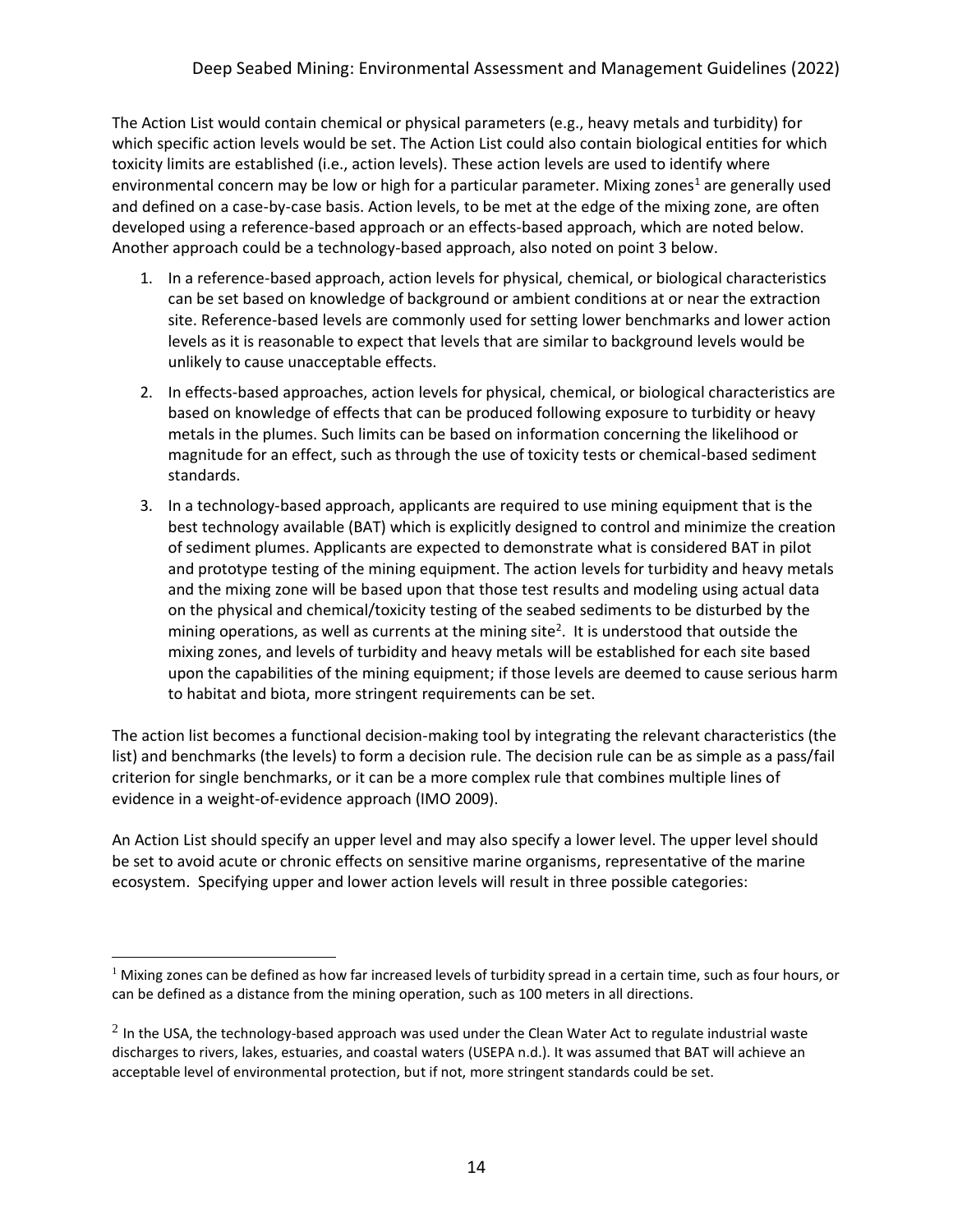- *Exceeding* the relevant upper level would cause unacceptable biological responses, unless made acceptable through the use of management techniques or processes;
- *Below* the relevant lower levels for specified substances which cause biological responses considered to be of little environmental concern; and
- Specified substances which cause biological responses *below* the upper level but *above* the lower level that require more detailed assessment before acceptability can be determined.

### **Potential Physical Impacts from Turbidity**

Increased turbidity in the plumes generated from the extraction operations on the seabed need to be controlled, given the potential for adverse impacts to marine life. Concerns relate to extent of the mixing zone, the levels of turbidity in the mixing zone, and the levels of turbidity outside the mixing zone. Variables in determination of acceptability of effects to biota include the physical characteristics (i.e., grain size) of the seabed particles, the amount of suspended sediments released to the water column, and whether there are effects beyond physical effects (i.e., toxicity due to bioavailable heavy metals associated with the suspended solids in the plume).

The discharge from the dewatering operation onboard the support vessel will also create a plume that needs to be controlled. There will be similarities between this plume and the plume created during the extraction mining process given that physical characteristics of both plumes' particles are from the same source; however, the discharge point will likely be different and thereby the potential for spreading of the plume and its mixing zone characteristics will be different.

The action level for turbidity levels should be set such that turbidity does not exceed XXX NTU outside the mixing zone for the extraction site and the mixing zone for the dewatering discharge. The specific level will depend upon local site characteristics. The size of the mixing zones will depend upon the discharge depth and currents, including up-welling, that exist at those sites, to be determined by in-situ current measurements, background turbidity, and modeling. It is understood that outside the defined mixing zone, turbidity levels will not be significantly increased over background.

#### **Potential Toxic Impacts from Chemical Constituents**

For mining operations that result in bioavailable heavy metals in the plumes from the extraction phase or in the dewatering operation discharge, an action list and action levels should be established. In selecting substances for consideration in an Action List, priority should be given to toxic, persistent and bioaccumulative substances. Similar to action levels for turbidity, the action levels should be met at the edge of the mixing zone.

Notes regarding action levels for deep seabed mining: the approach in Step 3 is from the London Convention & Protocol's experience with wastes proposed to be disposed in ocean waters. Developed from the understanding of impacts upon habitats and marine organisms in coastal waters and not the deep sea, action levels for specific chemical substances have been developed for contaminants in dredged material. The IMO will publish those action levels in 2022.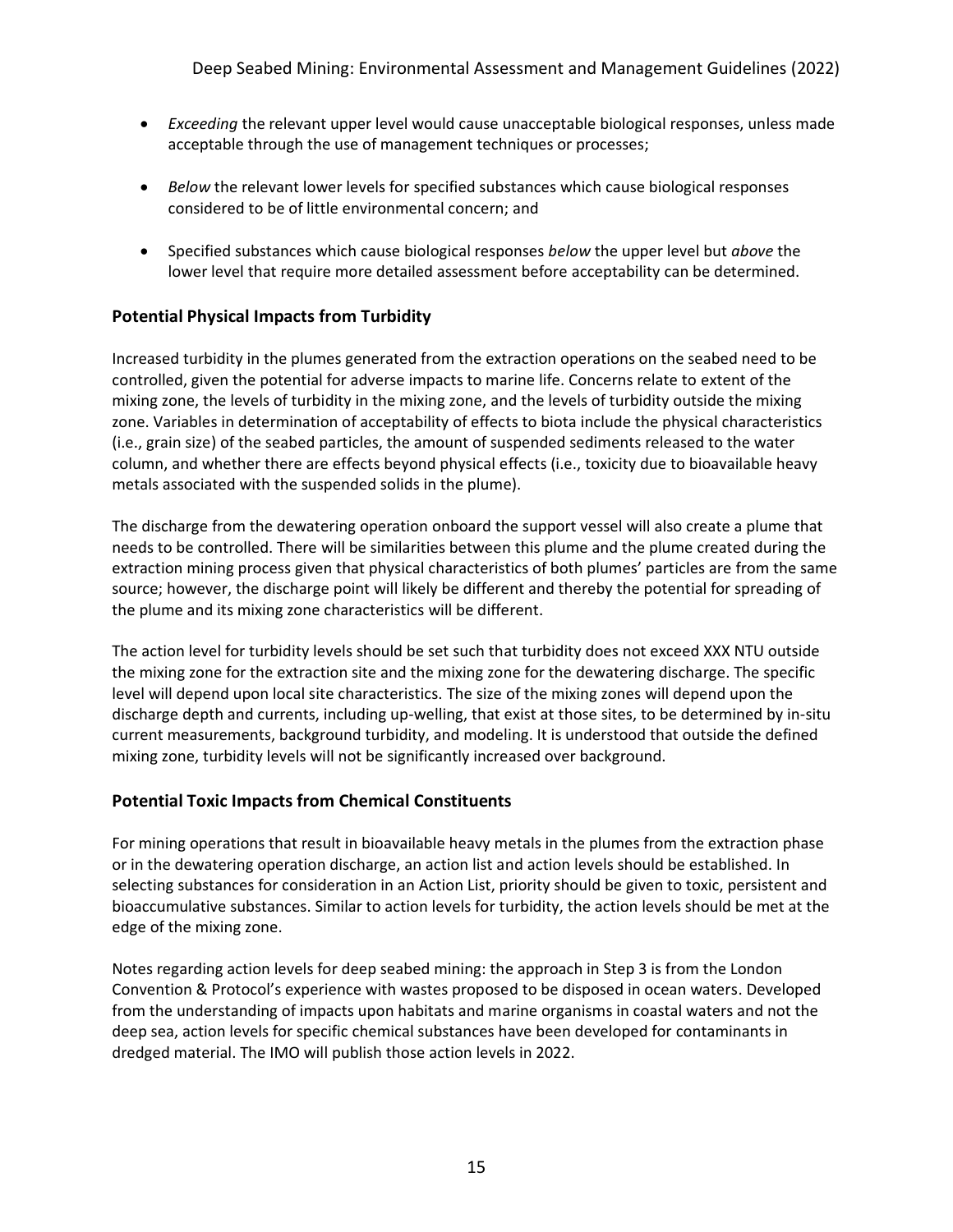# Section 5 Step 4----The Baseline Survey for Environmental Assessment of the Extraction and Dewatering Discharge Sites

The environmental characteristics of the extraction site and the site of the dewatering discharge site are of paramount importance in determining the potential for unacceptable adverse impacts resulting from the mining operation.

It is essential that data be available on the oceanographic, chemical, and biological characteristics of the general area in which the extraction site and the discharge site are located. Relevant information may include:

- 1. The nature of the seabed, including benthos in the sub-seabed, including its topography, geochemical and geological characteristics, its biological composition, and biological activity;
- 2. The physical nature of the water column, including temperature, depth, possible existence of a thermocline/pycnocline and how it varies in depth with season and weather conditions, tidal period and orientation of the tidal ellipse, mean direction and velocity of the surface and bottom drifts, velocities of bottom currents and currents at the depth of the dewatering discharge, up-welling, turbidity and suspended matter; and
- 3. The chemical and biological nature of the seabed and water column, including pH, salinity, dissolved oxygen at surface and bottom, chemical and biochemical oxygen demand, nutrients and their various forms and primary productivity.

Important amenities including biological features and uses of the sea should be considered include proximity and relation to the following.

- 1. Migration routes
- 2. Seasonal and critical habitats
- 3. Areas of special scientific or biological importance, such as sanctuaries and marine protected areas
- 4. Fishing areas
- 5. Spawning, nursery, and recruitment areas
- 6. Shipping lanes
- 7. Military exclusion zones
- 8. Engineering uses of the seafloor including undersea cables and pipelines

The potential physical impacts to be considered include the following.

- 1. Habitat destruction or alteration due to changes in bottom topography or crushing by mining equipment
- 2. Transportation of suspended sediment plumes from the extraction and dewatering sites to sensitive areas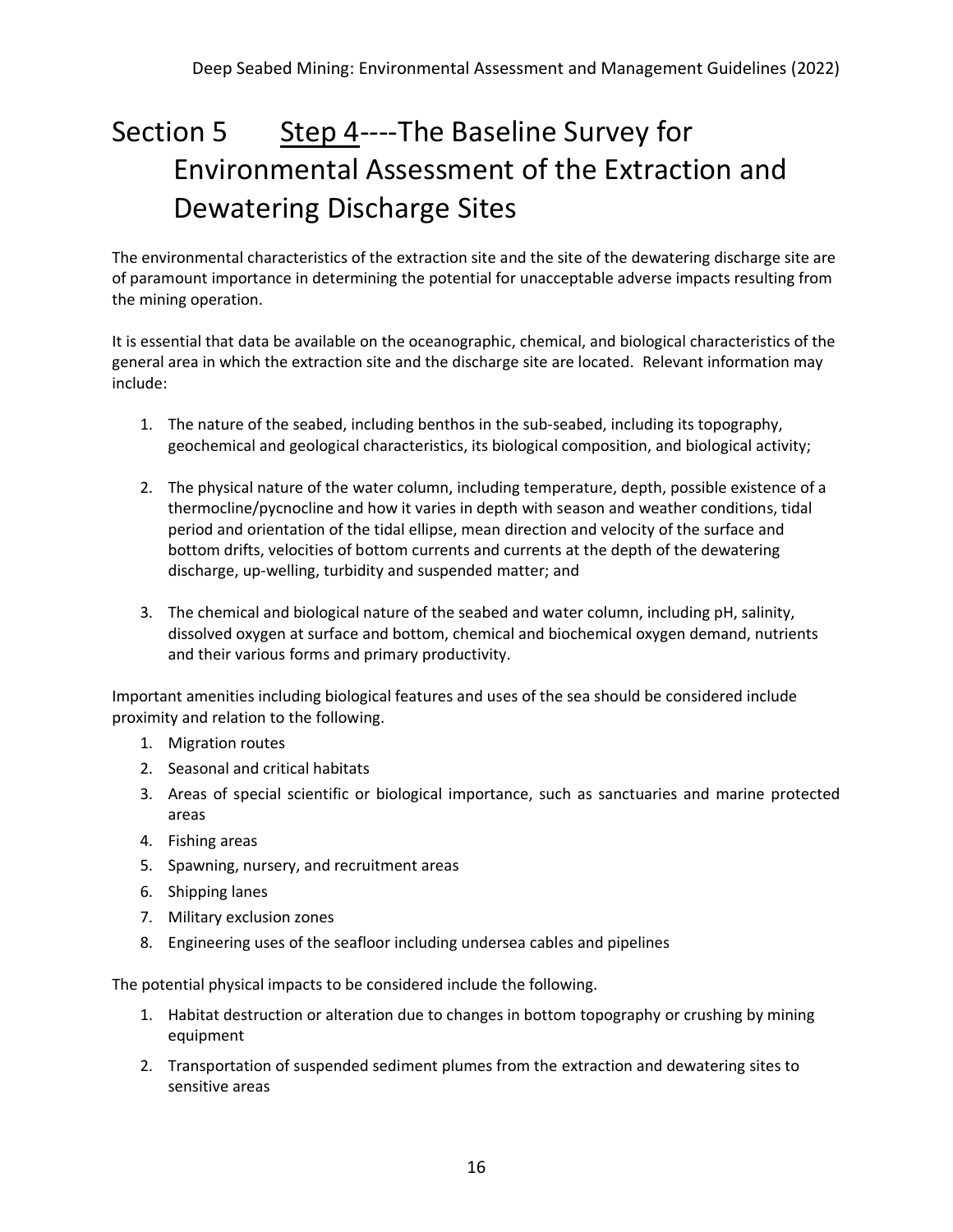3. Burial of benthic organisms

Temporal characteristics should be considered to identify potentially critical times of the year (e.g., for marine life) when normal mining operations should be managed or should not take place. Managing the exposure and risks associated with mining during critical times can also be addressed through the use of engineering and operational controls as described in Section 7. Biological considerations relative to the timing of mining operations include the following.

- 1. Periods when marine organisms are migrating
- 2. Breeding periods
- 3. Periods when marine organisms are hibernating on or buried in the sediments
- 4. Periods when particularly sensitive and possibly endangered species are exposed

The baseline study should document the natural characteristics of the surrounding environment in the areas to be directly and indirectly impacted by the extraction operations and the dewatering discharges. The baseline study provides the basis from which to judge environmental impacts. Text Box 1 includes examples of what should be considered in a baseline study.

|                           |                                | Box 1 The Baseline Survey (DNV GL AS 2016)                                                                                                                                                                                                                                                                                                                                                                                                                                                                        |
|---------------------------|--------------------------------|-------------------------------------------------------------------------------------------------------------------------------------------------------------------------------------------------------------------------------------------------------------------------------------------------------------------------------------------------------------------------------------------------------------------------------------------------------------------------------------------------------------------|
|                           |                                |                                                                                                                                                                                                                                                                                                                                                                                                                                                                                                                   |
| 1.                        | $\circ$<br>$\circ$<br>$\circ$  | Physical oceanography<br>Oceanographic conditions, including the current, temperature and turbidity regimes,<br>along the entire water column and, in particular, near the seafloor.<br>Measurement programme adapted to the geomorphology of the seabed and the regional<br>hydrodynamic activity at the sea surface, in the upper water column and at the seabed.<br>Physical parameters at the depths likely to be impacted by the discharge plumes during<br>the testing of collecting systems and equipment. |
|                           | $\circ$                        | Particle concentrations and composition to record distribution along the water column.                                                                                                                                                                                                                                                                                                                                                                                                                            |
| 2.                        | Geology:<br>$\circ$<br>$\circ$ | Geographic information system regional maps with high-resolution bathymetry showing<br>major geological and geomorphological features to reflect the heterogeneity of the<br>environment. These maps should be produced at a scale appropriate to the resource and<br>habitat variability.<br>Information on heavy metals and trace elements that may be released during test mining<br>and their concentrations.                                                                                                 |
| 3.                        |                                | Chemical oceanography                                                                                                                                                                                                                                                                                                                                                                                                                                                                                             |
|                           | $\circ$<br>$\circ$             | Information on background water column chemistry, including water overlying the<br>resource, in particular on metals and other elements that may be released during the<br>mining process.<br>Information on heavy metals and trace elements that may be released during test mining<br>and their concentrations.                                                                                                                                                                                                 |
|                           | $\circ$                        | Additional chemicals may be released in the discharge plume following processing of the<br>resource during test mining.                                                                                                                                                                                                                                                                                                                                                                                           |
| Sediment properties<br>4. |                                |                                                                                                                                                                                                                                                                                                                                                                                                                                                                                                                   |
|                           | $\circ$                        | The basic properties of the sediment, including measurement of soil mechanics and<br>composition, to adequately characterize the surficial sediment deposits which are the<br>potential source of deep-water plume.                                                                                                                                                                                                                                                                                               |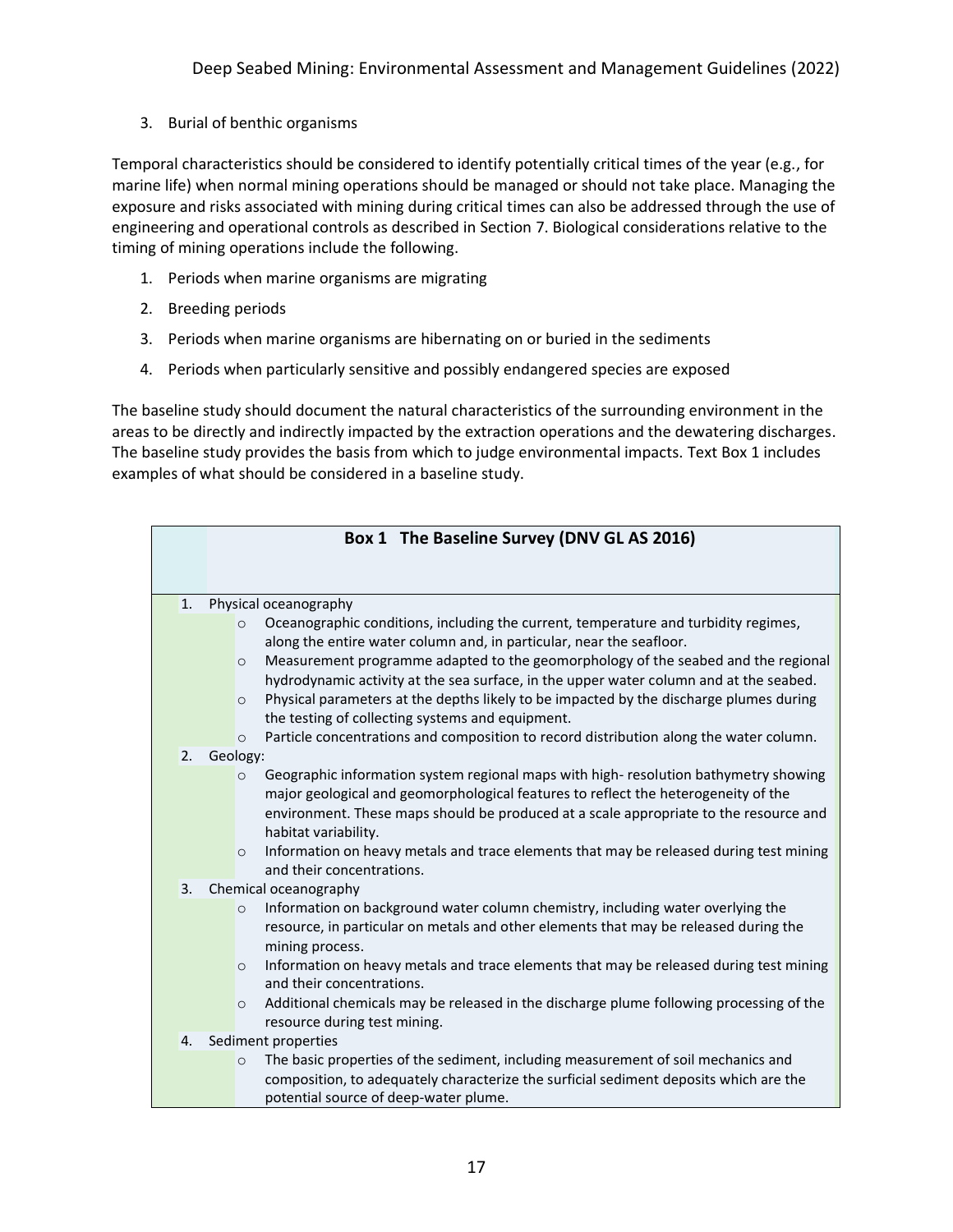### Deep Seabed Mining: Environmental Assessment and Management Guidelines (2022)

|  |    | Sample the sediment taking into account the variability of the seabed.<br>$\circ$                                          |
|--|----|----------------------------------------------------------------------------------------------------------------------------|
|  | 5. | Biological communities, (using high-resolution bathymetric maps to plan the biological sampling                            |
|  |    | strategy, taking into account variability in the environment)                                                              |
|  |    | Data on biological communities, samples of fauna representative of variability of<br>$\circ$                               |
|  |    | habitats, bottom topography, depth, seabed and sediment characteristics, abundance<br>and mineral resource being targeted. |
|  |    | Data on the seafloor communities specifically relating to megafauna, macrofauna,<br>$\circ$                                |
|  |    | meiofauna, microfauna, demersal scavengers and fauna associated directly with the                                          |
|  |    | resource, both in the exploration area and in areas that may be impacted by operations                                     |
|  |    | (e.g. the operational and discharge plumes).                                                                               |
|  |    | Assess pelagic communities in the water column and in the benthic boundary layer that<br>$\circ$                           |
|  |    | may be impacted by operations (e.g. the operational and discharge plumes).                                                 |
|  |    | Record in dominant species baseline levels of metals that may be released during mining.<br>$\circ$                        |
|  |    | Record sightings of marine mammals, other near-surface large animals (such as turtles<br>$\circ$                           |
|  |    | and fish schools) and bird aggregations, identifying the relevant species where possible.                                  |
|  |    | Details should be recorded in transit to and from areas of exploration and on passage                                      |
|  |    | between stations. Temporal variability should be assessed.                                                                 |
|  |    | Establish at least one station within each habitat type or region, as appropriate, to<br>$\circ$                           |
|  |    | evaluate temporal variations in water column and seabed communities.                                                       |
|  |    | Assess regional distribution of species and genetic connectivity of key species.<br>$\circ$                                |
|  |    | Collections should be photo-documented (and indexed to video imaging) in situ to<br>$\circ$                                |
|  |    | provide an archive of context/setting information for each sample.                                                         |
|  | 6. | Bioturbation (where appropriate): gather data on the mixing of sediments by organisms                                      |
|  |    |                                                                                                                            |
|  | 7. | Sedimentation: gather time series data on the flux and composition of materials from the upper                             |
|  |    | water column into the deep sea                                                                                             |
|  |    |                                                                                                                            |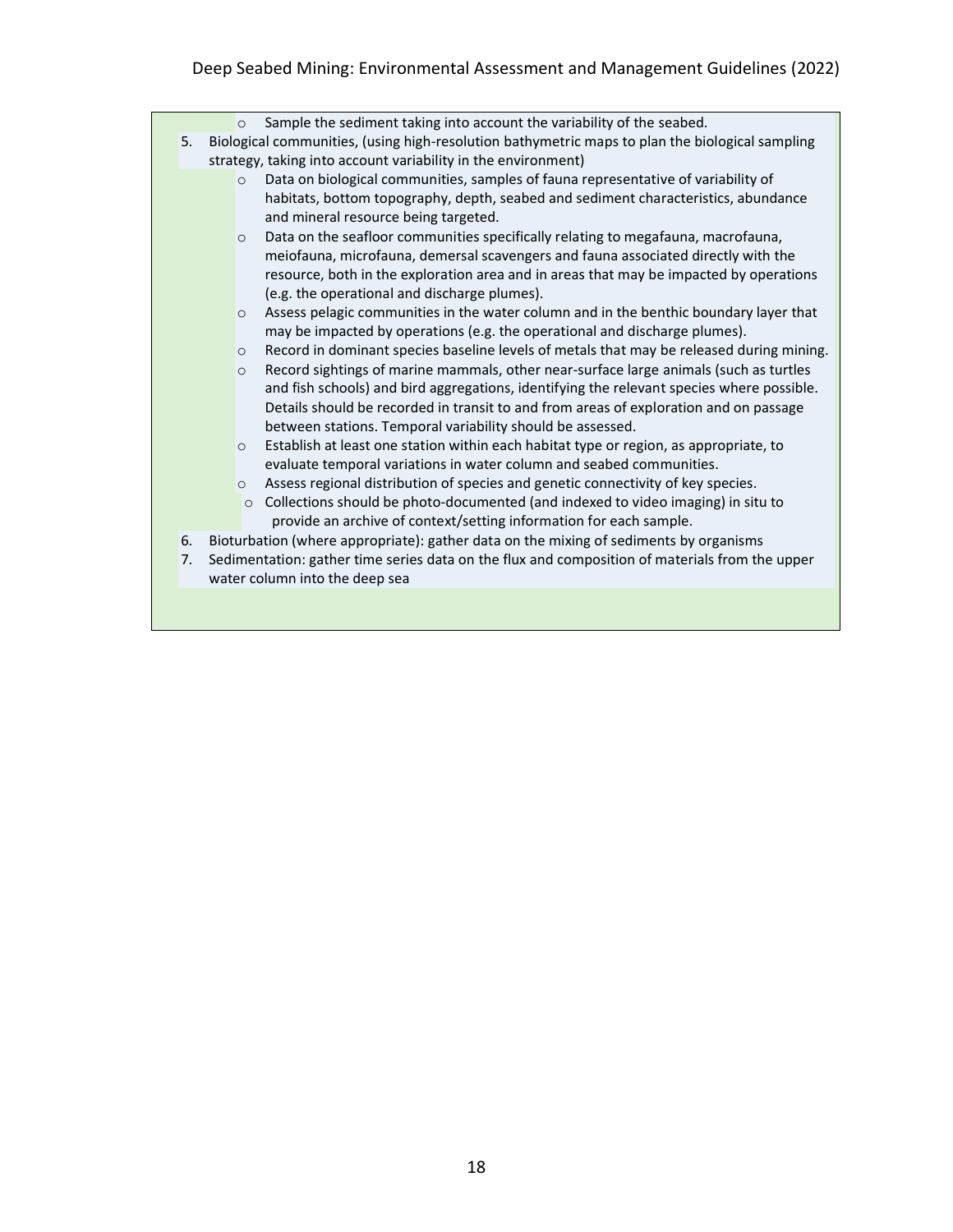## Section 6 Step 5----Assessment of Potential Environmental Effects

The assessment of potential environmental effects provides a basis for deciding whether to approve, modify, or reject the proposed mining operation, and for defining environmental monitoring requirements.

#### **Assessment of Potential Effects**

The assessment of potential effects involves five distinct actions:

- 1. Prepare a comprehensive environmental impact assessment, including seabed extraction operations, the dewatering discharge, and other potential actions or activities that may cause environmental harm, including those associated with the support vessels. The environmental impacts assessment should summarize the characteristics of the seabed sediment, the sediment plume from the extraction site, and the sediment plume from the dewatering discharge site.
- 2. Conduct an environmental risk assessment. The risk assessment should consider the primary sources of potential harm to the marine environment and evaluate that risk of harm to the marine environment. A risk management plan should be developed including an emergency preparedness plan and procedures. There may be a need for mitigation during or after the mining operations.
- 3. Determination of the acceptability of the effects and potential risks. The characteristics of the extraction site and the dewatering discharge site (refer to Sections 3 and 5), and the characteristics of the sediment plumes should be considered relative to the action levels (refer to Section 4); this analysis, along with the risk evaluation, provide a basis for determining if unacceptable adverse impacts are predicted or whether adverse impacts are predicted but are considered acceptable. This would form the basis for the environmental impact statement.
- 4. If the environmental impacts are considered acceptable (with or without management measures), and a contract is likely to be issued, impact hypotheses should be prepared that outline the expected impacts of the mining project. The impact hypotheses provide the basis for any needed management measures and targeted monitoring requirements to be specified in the contract. Impact hypotheses should be specified for:
	- Crushing or removal of habitat and organisms in the extraction of the ore from the seabed.
	- Creation of plumes from the ore extraction process.
	- Creation of plumes from the discharge from the dewatering operation from the support vessel.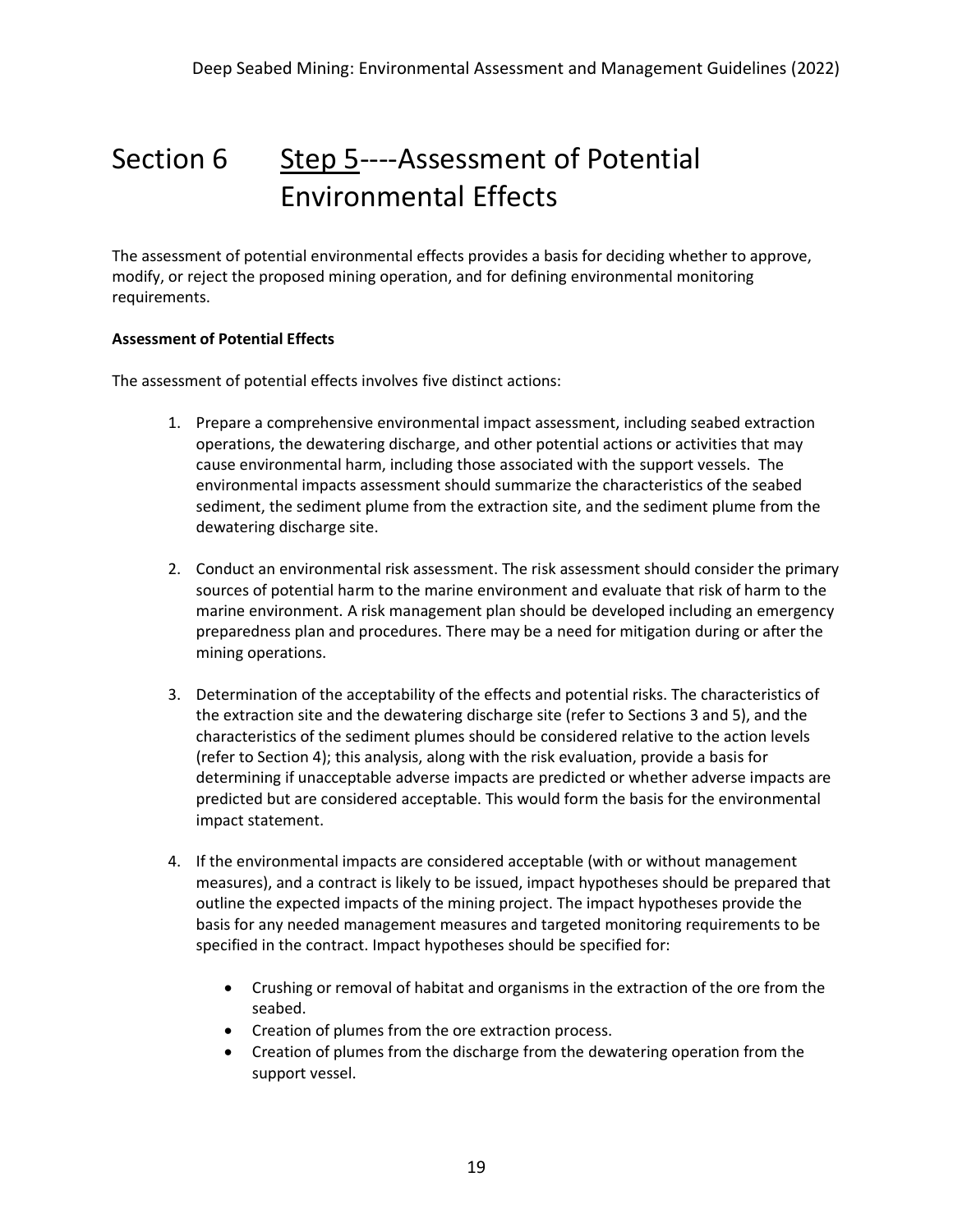- Other potential sources and impacts to the marine environment from such sources as the support vessels.
- 5. Assessing the actual impacts by evaluating the impact hypotheses using the data collected during post contract monitoring programs required in the contract (refer to Section 8).

### **Risk Assessment and Risk Management<sup>3</sup>**

Risk assessment is the overall process of risk identification, risk analysis, and risk evaluation, which form the basis for a risk management plan, as well as an emergency response and contingency plan.

The purpose of risk identification is to find, recognize, and describe potential hazards, uncertainties, and risks that are associated with the mining operation and the support vessel in terms of potential harm to the marine environment. Sources of risks should have been identified in Step 1 (refer to Section 2), and the objective is to determine the uncertainties of whether those sources are under control. Examples would include the extent of the plume caused by the harvesting equipment, potential for breakage of the riser pipe, and the amount of sediments (total suspended solids) contained in the dewatering discharge.

The purpose of risk analysis is to comprehend the nature of the risks and their characteristics including, where appropriate, the level of risk. Risk analysis involves a detailed consideration of uncertainties, risk sources, consequences, likelihood, events, scenarios, and controls and their effectiveness. Risk analysis should consider factors such as:

- The likelihood of events and consequences;
- The nature and magnitude of consequences;
- Complexity and connectivity;
- Time-related factors and volatility;
- The effectiveness of existing controls; and
- Sensitivity and confidence levels.

Risk analysis provides an input to risk evaluation, to decisions on whether risk needs to be managed and how, and on the most appropriate risk treatment strategy and methods.

The purpose of risk evaluation is to support decisions. Risk evaluation involves comparing the results of the risk analysis with established risk criteria (refer to Section 4) to determine where additional action is required. This can lead to a decision to:

- Reject the application;
- Consider risk management options;
- Undertake further analysis to better understand the risk; and
- Determine that the project is acceptable with existing controls or added risk treatment control.

The purpose of risk treatment is to select and implement options for addressing risk. Risk treatment involves an iterative process of:

- Formulating and selecting risk treatment options;
- Planning and implementing risk treatment;
- Assessing the effectiveness of that treatment;
- Deciding whether the remaining risk is acceptable; and
- if not acceptable, taking further steps.

<sup>3</sup> This subsection on Risk Assessment and Risk Management is directly extracted with modifications from ISO 31000 (ISO 2018)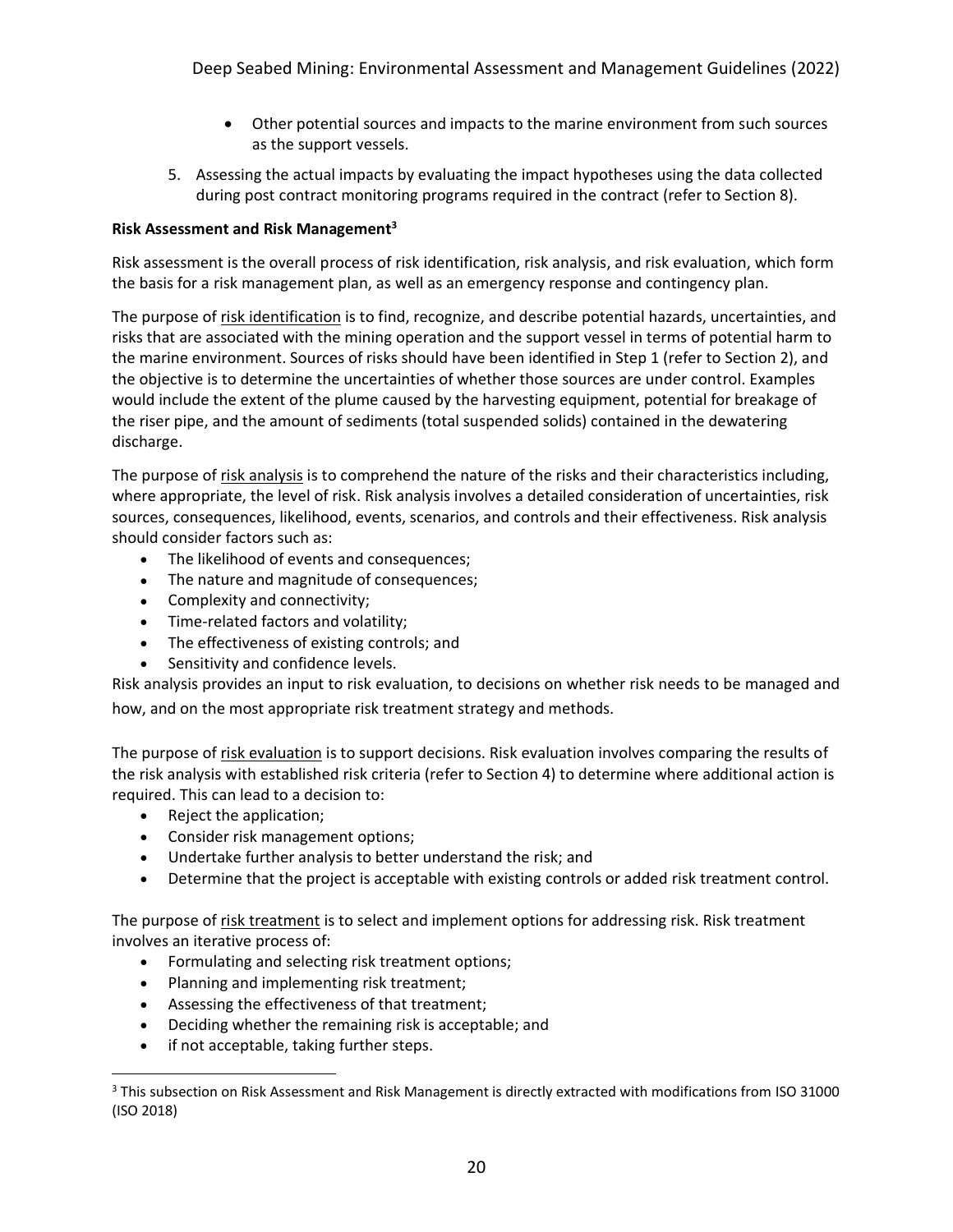Selecting the most appropriate risk treatment option(s) involves balancing the potential benefits derived in relation to the achievement of the acceptable environmental impacts against costs, effort, or disadvantages of not going forward with the mining project.

#### **Preparation of Impact Hypotheses**

The assessment of the potential for impacts to the marine environment should lead to a concise statement of the expected consequences of the mining project, i.e., the impact hypothesis. Impact assessment proceeds by establishing a hypothesis, or prediction, about the potential impact, and then testing it scientifically.

It is important to understand that if the expected consequences of the mining project are judged to cause unacceptable adverse impacts to ecological resources based upon characteristics of the sediment and sediment plumes and the characteristics of the surrounding environment including oceanographic conditions, then two choices exist, a contract cannot be issued (i.e., impact hypotheses are not needed) or the project should be modified such that impacts are considered acceptable.

For those projects for which impacts are likely to occur but are considered acceptable (i.e., meeting the Action Levels (see Section 4), impact hypotheses should be prepared. An impact hypothesis is a prediction of the likely environmental impact of the mining project. The assessment of potential effects should integrate information on the characteristics of the sediment, the mining technique, and the characteristics of the expected sediment plumes. The assessment should include potential pathways of exposure. It should comprise a summary of the potential effects on ecological receptors and human health, amenities and other legitimate uses of the sea, and should define the nature, and temporal and spatial scales of expected impacts based on reasonably conservative assumptions. In some cases, formal risk assessment procedures can facilitate the evaluation of potential effects including problem identification, exposure assessment, effects assessment, and risk characterization.

The conceptual model developed for the project under evaluation will assist in capturing the range of potential effects and formulating questions and hypotheses to be tested. Example questions that could be derived from the conceptual model include:

- 1. How will sediment and any associated bioavailable heavy metals be transported and dispersed in the marine environment?
- 2. How will the concentrations change as they disperse and settle?
- 3. What marine organisms are present (or likely to be present, based on past monitoring or life history information) in the zone of exposure?
- 4. What are the expected exposure pathways?
- 5. How would acute or sublethal toxicity be expressed in terms of consequences for populations of organisms in the vicinity of the mining project?

These questions can be rephrased as hypotheses that can be tested statistically with empirical data during the mining operation.

In constructing an impact hypothesis, particular attention should be given to, but not limited to, potential impacts on amenities, sensitive areas (e.g., spawning, nursery or feeding areas), habitat (e.g., biological, chemical, and physical modification), migratory patterns, and marketability of ecological resources. Consideration should also be given to potential impacts on other uses of the sea including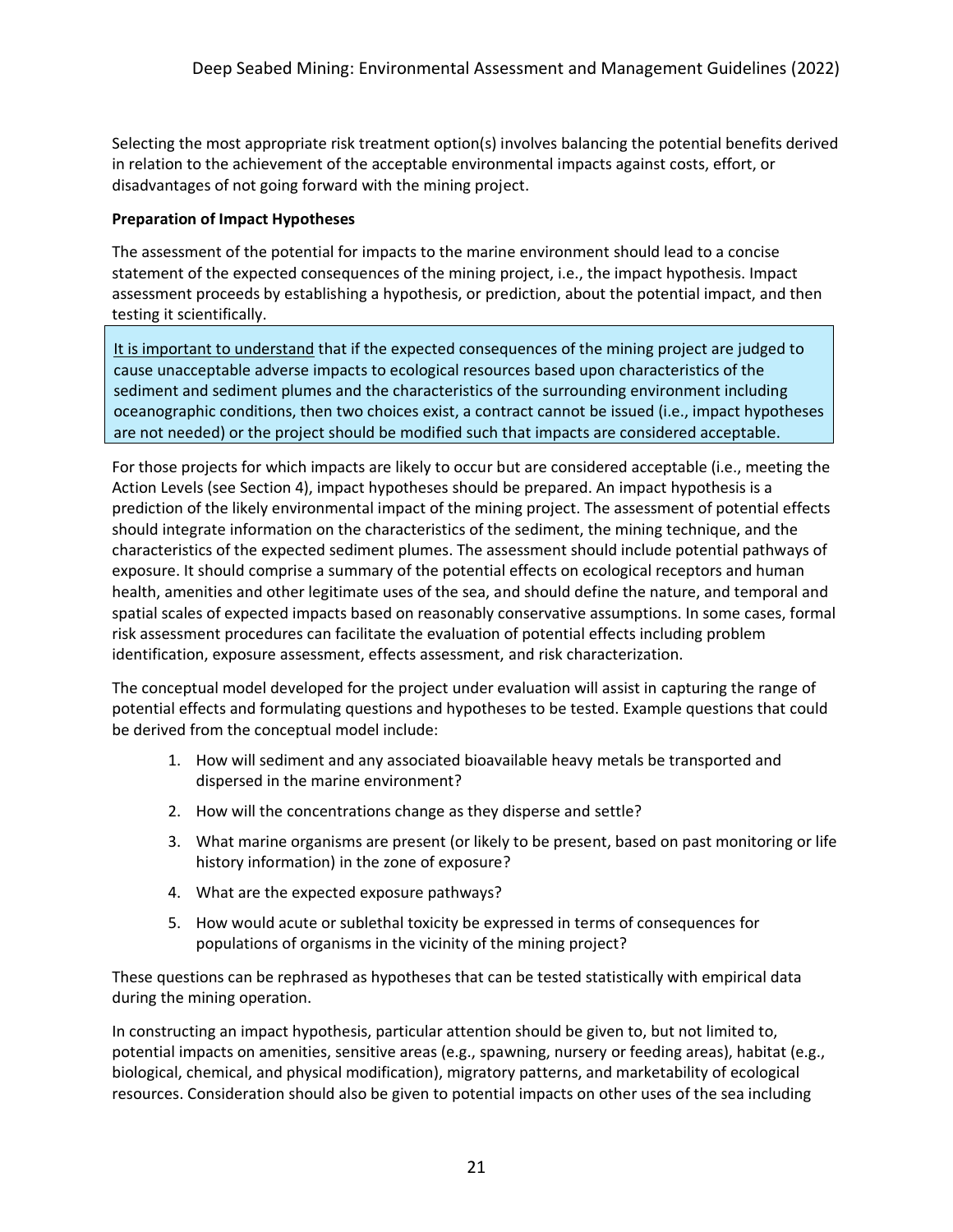fishing, navigation, engineering uses, areas of special concern and value, and traditional uses of the sea.

The expected consequences of the mining project should be described in terms of the habitats, processes, species, communities and uses that are expected to be affected. The precise nature of the predicted effect (e.g., change, response, or interference) should be described. The effect should be quantified in sufficient detail so that there would be no doubt as to the variables to be measured during field monitoring. In the latter context, it would be essential to determine *where* and *when* the impacts can be expected.

Emphasis should be placed on biological effects and habitat modification as well as physical and chemical change. However, if the potential effect is due to bioavailable heavy metals, the following factors should be addressed:

- 1. Estimates of statistically significant increases in seawater, sediments or biota in relation to existing conditions and associated effects; and
- 2. Estimates of the contribution made to local and regional fluxes and the degree to which existing fluxes pose threats leading to adverse effects on the marine environment or human health.

Impact hypotheses should consider the cumulative effects of the mining project, taking into account spatial and temporal factors.

An analysis of project design and management alternatives should be considered in the light of a comparative assessment of the following concerns: ecological and human health risks, environmental costs, potential hazards (including accidents), economics, and exclusion of future uses. If this assessment reveals that adequate information is not available to determine, with confidence, the likely effects of the proposed mining project, including potential long-term harmful consequences, then the project should not be considered further, until adequate information is available.

Once the potential environmental effects have been formulated into impact hypotheses, the specific provisions of the field monitoring programme can be designed. Impact hypotheses should be developed to address the effect of the mining project and, if needed, applying management measures (i.e., engineering and operational controls). Modifications via engineering and operational controls of mining and dewatering discharge operations may be an effective means of controlling the potential for both physical and biological effects.

An evaluation of the mining project could include a long list of exposure scenarios and possible effects. Impact hypotheses cannot attempt to reflect them all. It must be recognized that even the most comprehensive impact hypotheses will not address all possible scenarios and unanticipated impacts. It is therefore imperative that the monitoring programme be linked directly to the hypotheses and serve as a feedback mechanism to verify the predictions and the adequacy of management measures applied to the mining project. As a part of this process, it is important



to identify the sources and implications of consequential uncertainties. Photo credit: ISA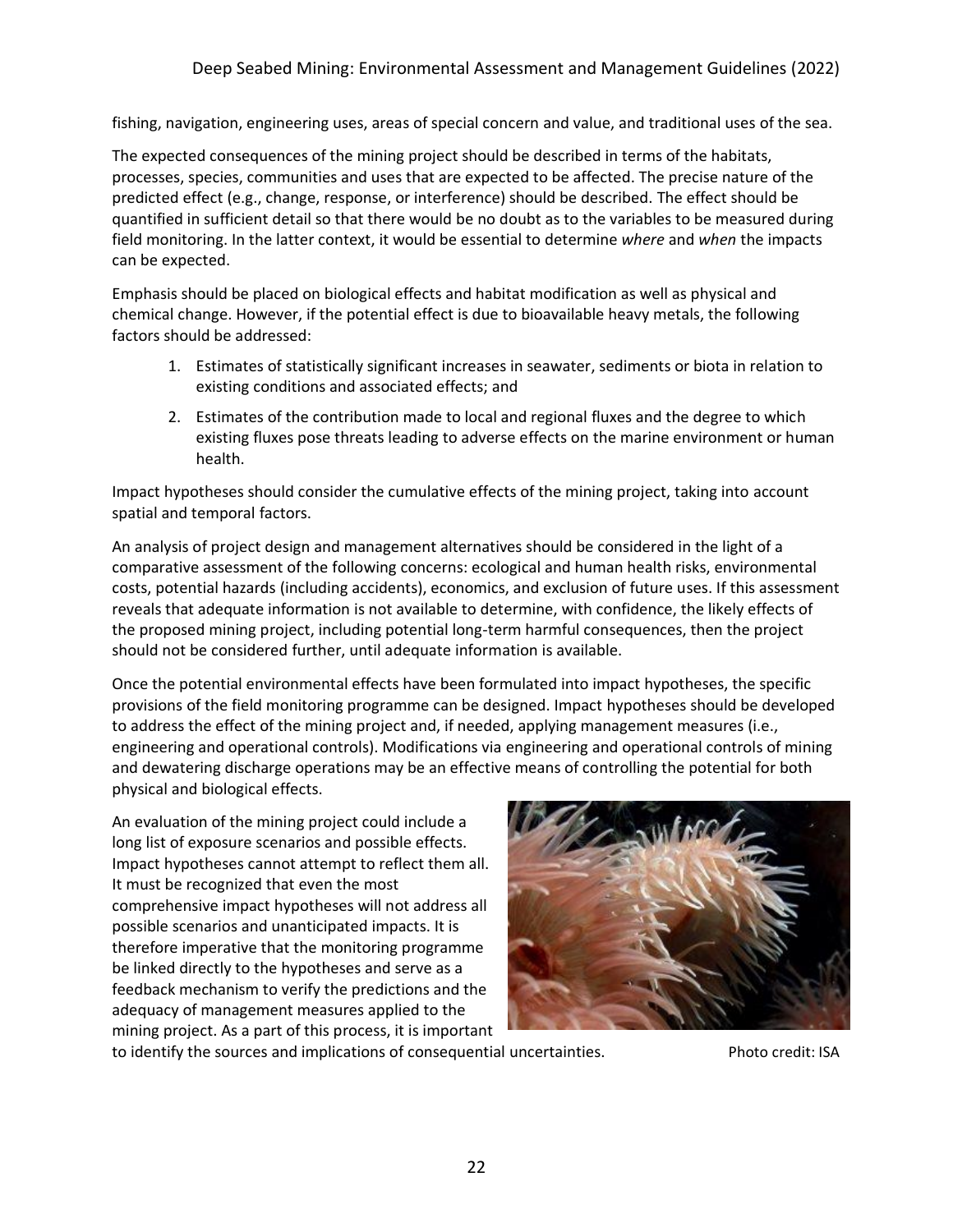### Section 7 Step 6----Issue Contract with Contract Conditions

A decision to issue a contract should only be made if all impact evaluations are completed, the monitoring requirements are determined (refer to section 8), and the results of the assessment determine the acceptability of impacts of the proposed mining project. The provisions of the contract shall ensure, as far as practicable, that environmental disturbance and detriment are minimized and any benefits maximized.

Requirements for each of the ISA key elements should be met. These include:

- Baseline Environment Survey
- Environmental Impact Assessment
- Environmental Impact Statement
- Hazard Identification and Risk Management Plan
- Environmental Management and Monitoring Plan
- Emergency Response and Contingency Plans
- Site Closure Plan
- Adaptive Management (see Section 8)

Contract conditions should be drafted in plain and unambiguous language, containing at a minimum, the following data and information specifying:

- 1. The location of the mining site and area to be mined;
- 2. The depth and location of the dewatering discharge;
- 3. The method of mining and techniques employed to minimize spreading of the sediment plumes;
- 4. Any engineering and operational conditions;
- 5. Any mitigation that is required;
- 6. An emergency preparedness and procedures plan;
- 7. Monitoring and reporting requirements; and
- 8. Decommissioning and site closure requirements.

As a part of project planning and decision-making, the consultation process should include relevant stakeholders, ensuring opportunities for public review and participation beginning from the earliest stages of the project through to completion, including the contracting process. Such coordination activities stimulate joint fact finding, often identifying opportunities to improve the overall project.

The contract is an important tool for managing the mining project and it will contain the terms and conditions under which the project may take place as well as provide a framework for assessing and ensuring compliance. In granting a contract, the hypothesized impact occurring at the mining site and in surrounding areas, such as alterations to the physical, chemical, and biological compartments of the local environment is accepted by the contract issuing authority. If the monitoring specified in the contract determines results significantly different than that predicted and result in unacceptable adverse impacts, the contract conditions for engineering and operational controls should be revisited.

Contracts will be based upon use of the best available technologies and best management practices to minimize environmental changes as far as practicable, given technological and economic constraints.

Any required mitigation for adverse impacts will be included in the contract. This is one area that can be revisited after the contract is issued; the results of monitoring may indicate that the predicted impacts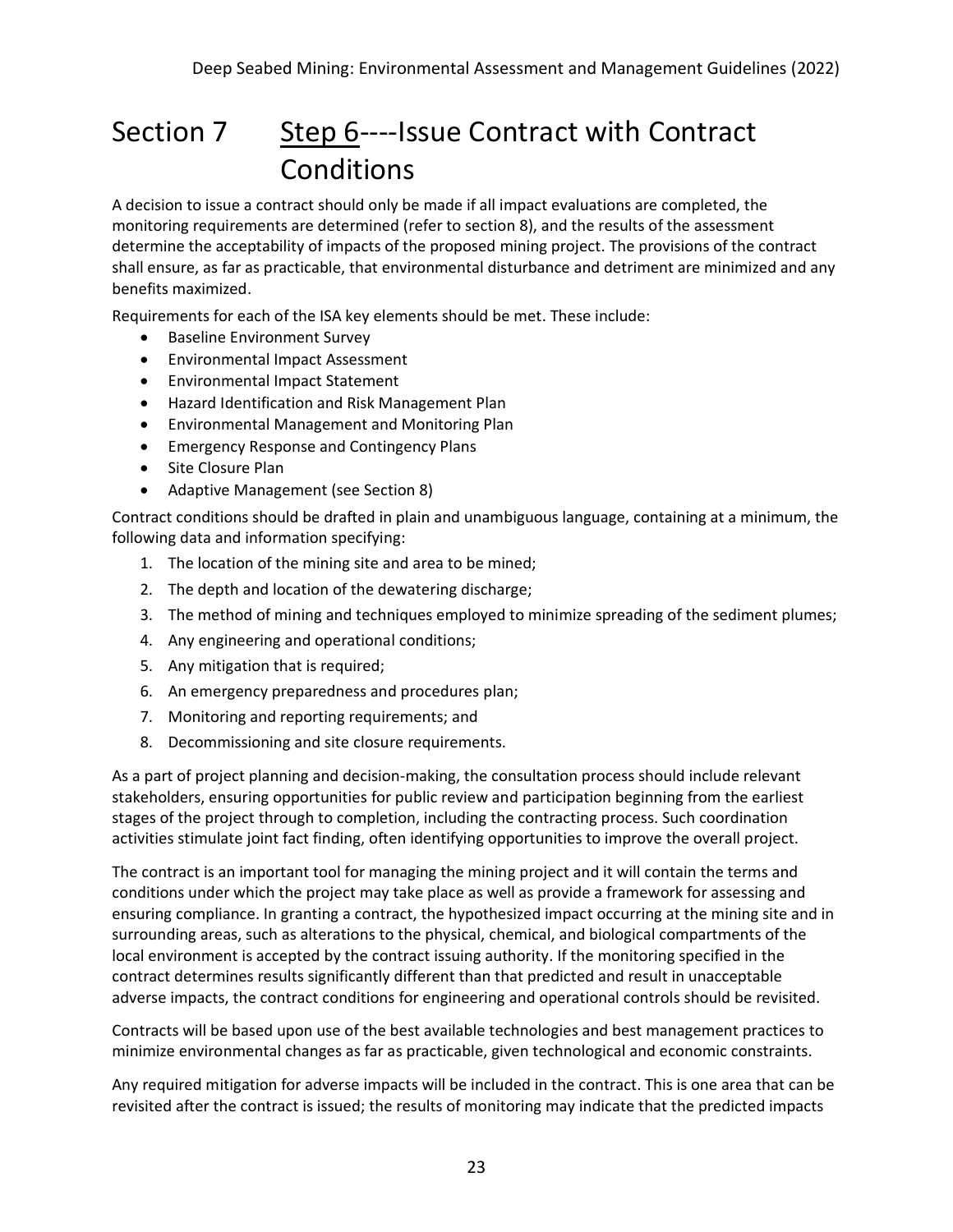are exceeded and thus, mitigation could be an appropriate alternative.

Considerations and requirements for site closure when the mining project is completed should be included in the contract.

Contracts should be reviewed at regular intervals, taking into account the results of monitoring and the objectives of monitoring programmes. Review of monitoring results will indicate whether field programmes need to be continued, revised, or terminated, and will contribute to informed decisions regarding the continuance, modification or revocation of contracts. This provides an important feedback mechanism for the protection of human health and the marine environment.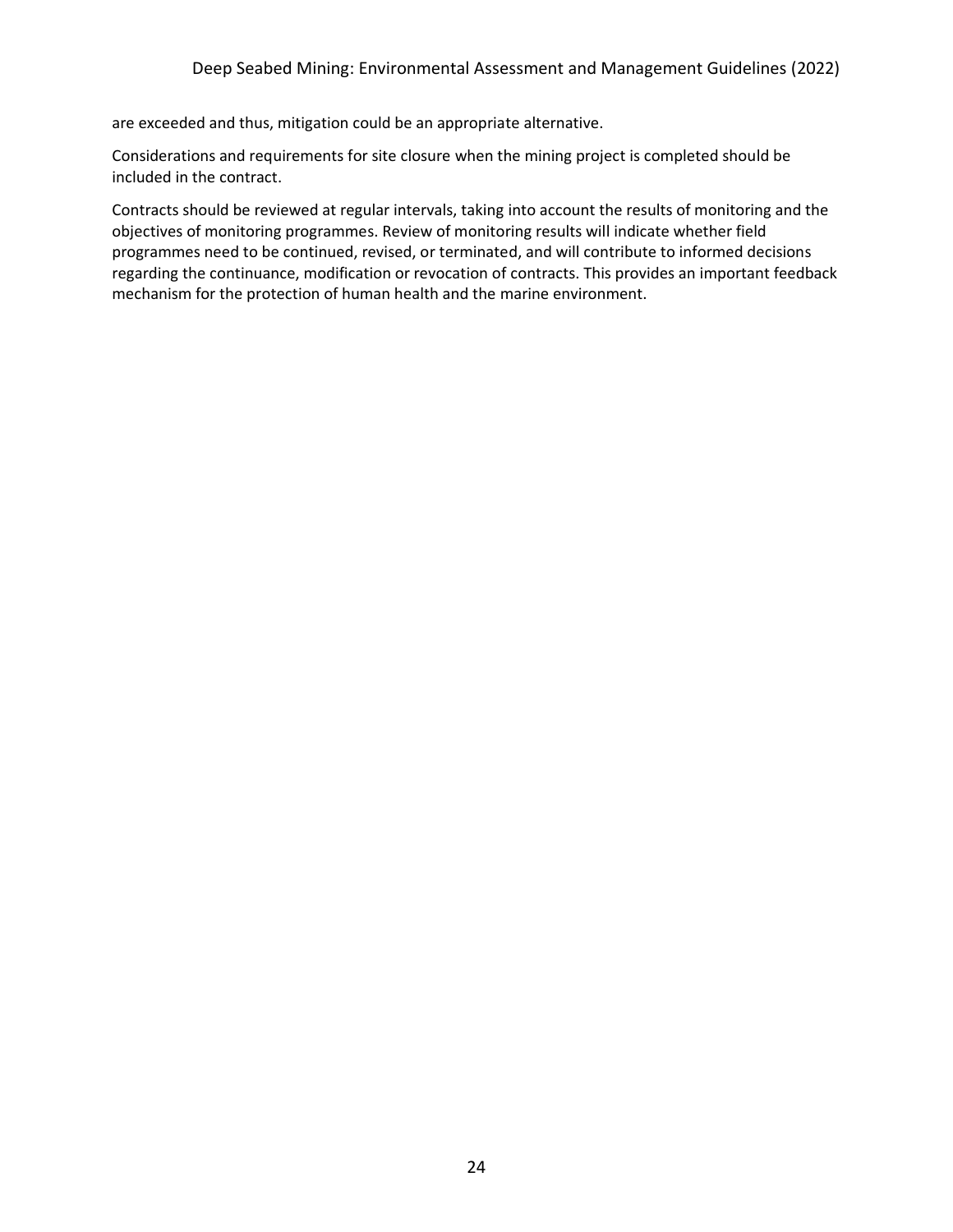# Section 8 Step 7----Monitoring and Adaptive Management

Monitoring plays an important role in managing effects upon the marine environment from deep seabed mining operations. Monitoring provides further critical feedback on the effectiveness of individual contract conditions, the evaluation process used in the contract evaluation process, and the management of specific mining sites. It can also increase knowledge about environmental conditions and the effects of an activity which can then serve as a basis for better assessment of environmental effects during other mining projects.

Monitoring is used to verify that contract conditions are met (compliance monitoring). Monitoring is also to assess that the assumptions made during the review of the proposed mining project and the estimate of potential environmental impacts were correct and sufficient to protect the environment and human health (field monitoring). It is essential that such monitoring programmes have clearly defined objectives.

Compliance monitoring involves providing assurances that:

- 1. The mining equipment and procedures are what is specified in the contract;
- 2. The mined material is handled and transported in accordance with the contract;
- 3. The area mined and volume is consistent with the contract; and
- 4. The dewatering discharge disposal depth and location are the same as specified by the contract.

Field monitoring involves sample collections at or near (and surrounding areas) the mining site and the dewatering discharge site. Measurements should be made over different spatial or temporal scales. What is monitored will depend directly on the impact hypotheses that were constructed during the assessment of potential effects (refer to section 7). Monitoring should be conducted with a clear purpose and the information should be used to assess and modify management actions (e.g., future project evaluations, ongoing project operations, or mining site management policies) and future contracting decisions, as appropriate.

The impact hypothesis forms the basis for defining field monitoring. The measurement programme should be designed to ascertain that changes in the receiving environment are consistent with predictions. The following questions should be answered:

- 1. What testable hypotheses can be derived from the impact hypothesis?
- 2. What measurements (e.g., type, location, frequency, performance requirements) are required to test these hypotheses?
- 3. How should the data be managed and interpreted?

Measurements should be designed to determine whether the zone of impact and the extent of change outside the zone of impact differ from those predicted. This can be accomplished by designing a sequence of measurements in space and time that gauges both the spatial scale and magnitude of any observable changes. Frequently, these measurements will be based on a null hypothesis, i.e., that no significant change due to mining activity can be detected.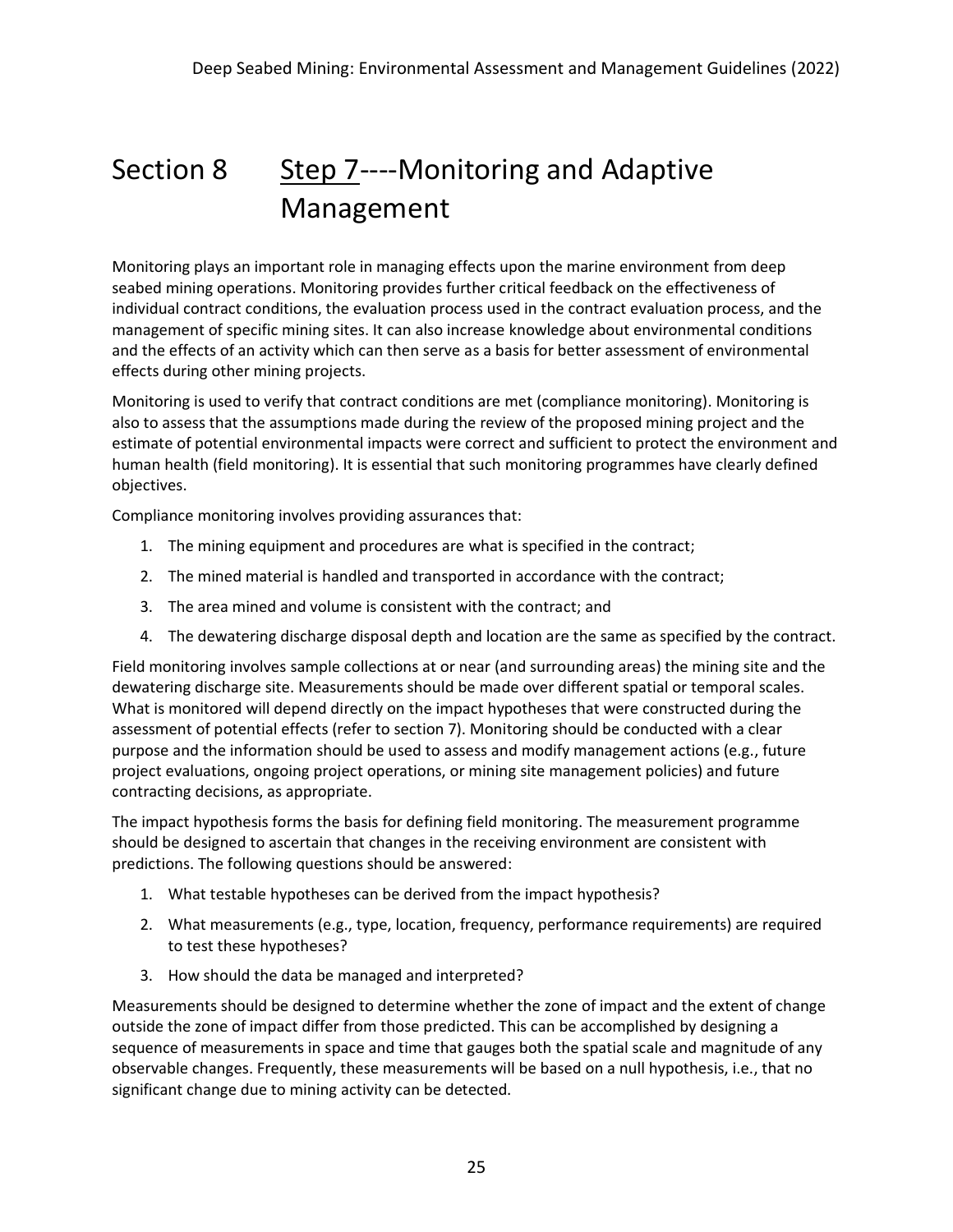Basing monitoring programmes on null hypotheses is a prospective (and not retrospective) approach in that acceptable and unacceptable adverse impacts are clearly defined before sampling begins, predicting what environmental resources are at risk, and the magnitude and extent of that risk from the mining activity and the dewatering discharge. The thresholds at which impacts will be adverse should be clearly defined prior to monitoring. Considerations in this regard include:

- 1. The monitoring programme should involve sampling before, during (where and when feasible) and after mining operations at the site and at appropriate reference sites.
- 2. Sampling design needs to consider the number of samples necessary to statistically test the hypotheses. The amount and type of testing necessary to support the decision will vary from project to project. It is important that the scale of the monitoring relates to the extent of the perceived problem and that the physical, chemical, or biological components of the monitoring programme relate to the cause of interest or concern.
- 3. The design of the monitoring programme should include identification of the physical fate of the sediment in any plumes that are created by the mining operation or the dewatering discharge as the first step, in order to determine if the sediment plumes are confined to the predicted mixing zone. This information will influence the design of sampling to test null hypotheses that address both physical and biological effects of the sediment plumes.
- 4. The monitoring programme should be designed to help ensure an appropriate balance between the data collection and analysis effort. It should also ensure the confidence needed to make judgments on whether contract conditions are being met and if management actions are needed. The programme should be progressive in that sampling results, as well as advances in technology and scientific understanding, can be used to adapt and modify the monitoring programme or modify the questions being addressed by the null hypotheses.

Different levels of monitoring intensity should be designed into the programme. Each level incorporates its own testable hypotheses, environmental thresholds, sampling design, and management options should the environmental thresholds be exceeded. Each level should be designed such that there would be no need to implement the next more intensive level unless the null hypotheses are exceeded. Information from each monitoring level should have direct application for the decision-making process. Monitoring results may lead to decisions to conduct additional confirmatory monitoring, initiate monitoring at the next level, make specific operational changes in the mining operations or possibly modify the dewatering process aboard the support vessel before discharge back to the sea. For example, if monitoring finds significant turbidity due to the sediment plume outside of what was predicted, that finding could trigger the need to conduct sampling to assess the extent of transport outside of the mixing zone and biological effects that may have resulted.

It may usually be assumed that suitable specifications of existing conditions in the receiving area are already contained in the contract application. If specification of such conditions is inadequate to permit the formulation of an impact hypothesis, the contracting authority will require additional information before any final decision on the contract application is made.

Research information should be taken into account that is produced over time by academic institutions, government agencies, mining companies, NGSs, and other organizations that have performed studies relevant to deep seabed mining to apply to the design of monitoring programmes.

The results of monitoring (or other related research) should be reviewed at regular intervals in order to determine the need for:

1. Modifying or terminating the field-monitoring program;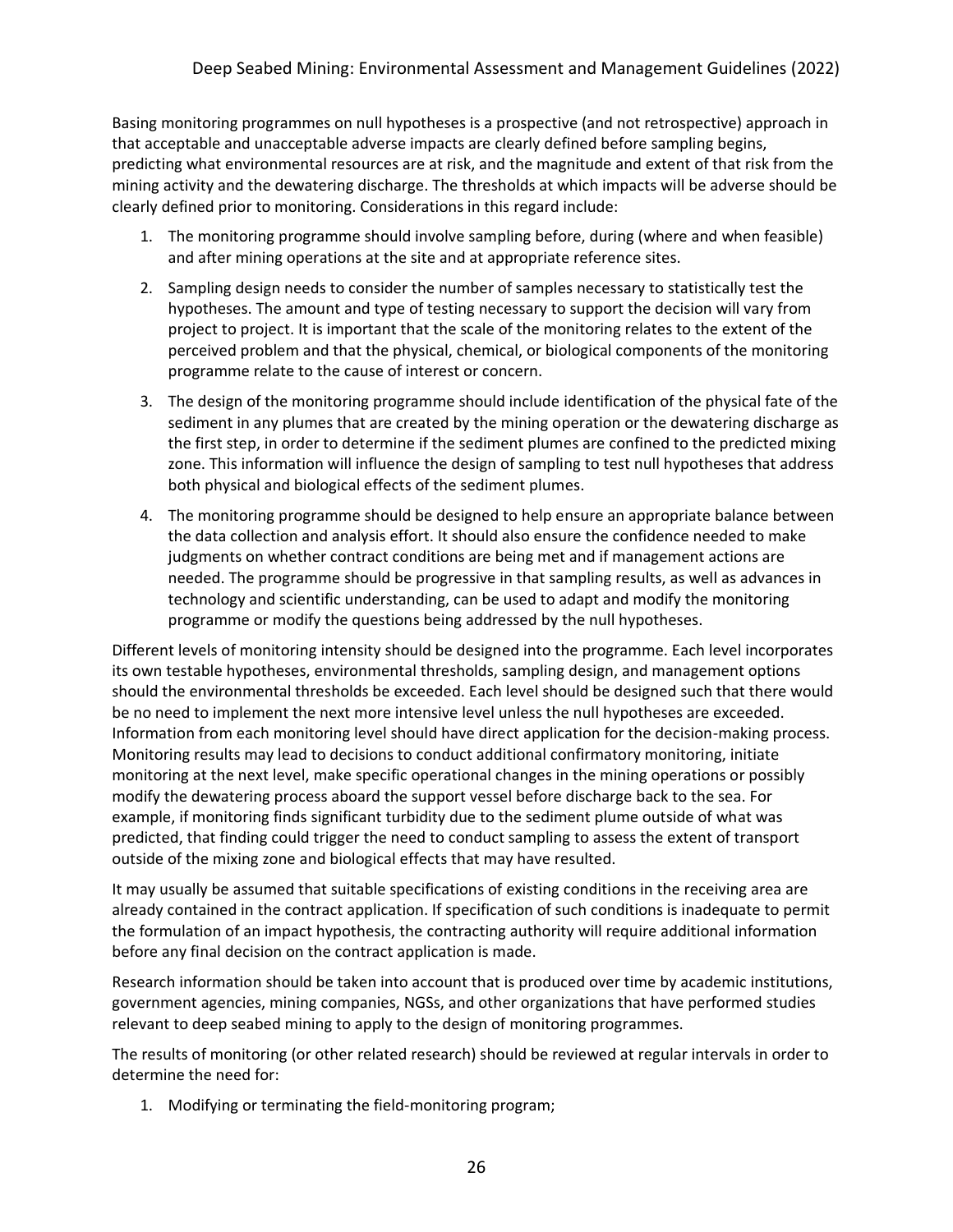- 2. Modifying or revoking the contract;
- 3. Redefining the mining site; and
- 4. Modifying the basis on which applications for contracts are made and assessed.

The monitoring activities described above require significant interaction between programme designers, project managers and the contract issuing authority. Timely communication among these parties regarding monitoring progress and results is critical to understanding whether sampling within a particular level is sufficient, whether additional monitoring and assessment are needed, whether additional management actions should be undertaken, and to ensure the timely application of management actions when such actions are needed.

The above provides the basis for monitoring and based upon the results of monitoring, making changes as needed to the contract provisions. Some would call this a form of adaptive management. With a more formalized approach to adaptive management, levels of uncertainty about impacts on the environment should decrease over the course of the project as more accurate information is collected – project effects are continuously evaluated through various means and especially through monitoring to determine the need for modification.

8.14 The uniqueness of a more formal approach to adaptive management is that the overall process is thought through, designed prior to implementation of the project, and included in the contract. What this means is a series of "what if" questions, followed by a series of "what will be done" statements. Budgeting for the monitoring and the potential modifications to the project is essential. The classic adaptive management process (IADC 2016):

- Plan: The first step during which goals and objectives of the project and its parameters are defined, alternative actions are evaluated, and a preferred strategy is selected.
- Design: The phase when a flexible management action is identified or designed to address project challenges.
- Implement: The selected action is implemented according to the design.
- Monitor: The results or outcomes of the operational management action are monitored.
- Evaluate: The system response is then evaluated in relation to specified goals and objectives.
- Adapt: The contractor can adapt various integrated actions combining operational-technicalenvironmental-economic issues in proper monitoring and management to achieve goals and objectives.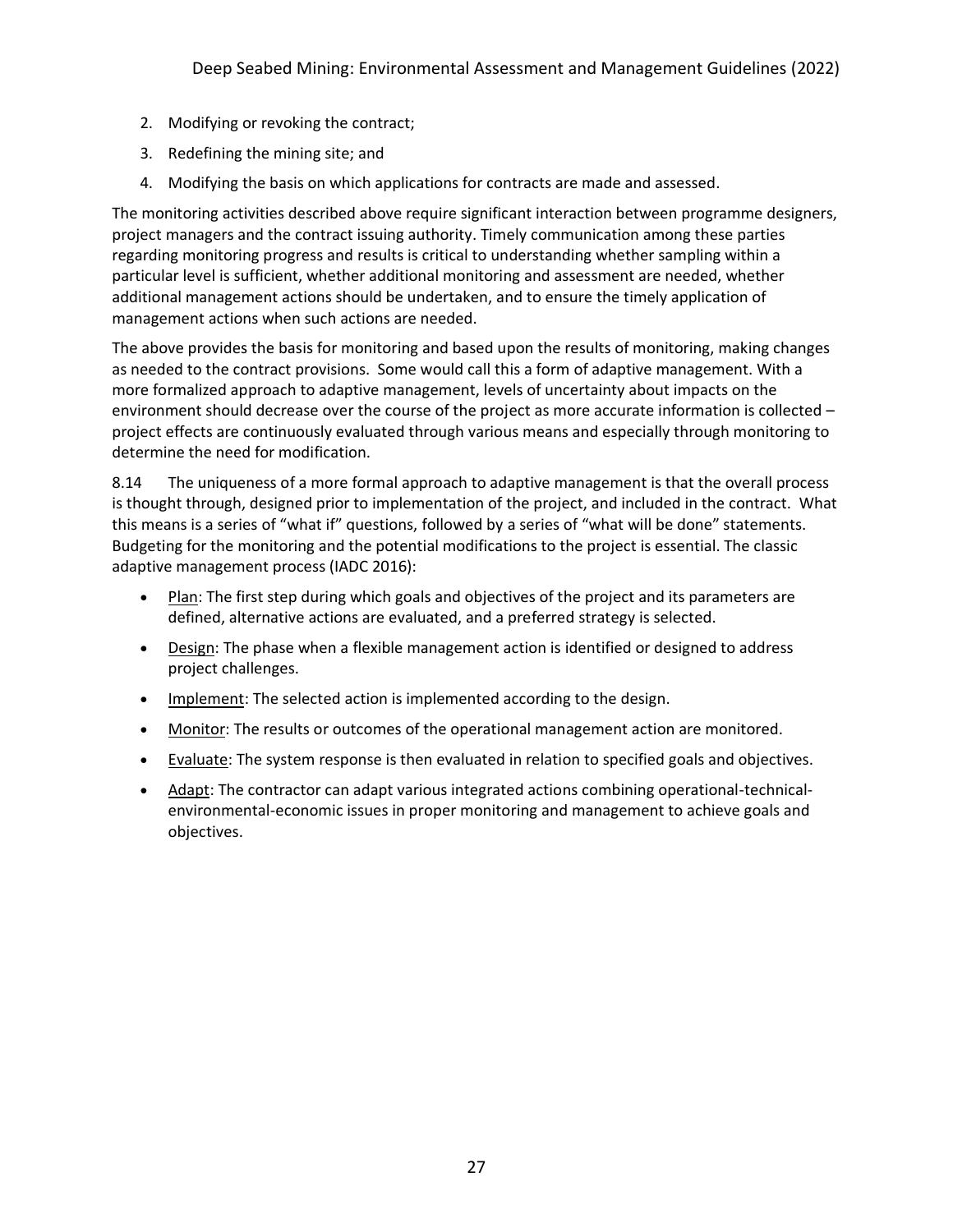### Section 9 Summary

The environmental management framework in this document is modeled after the International Maritime Organization's London Convention & Protocol's Waste Assessment Guidelines (IMO, n.d.); those Guidelines have been used successfully around the world to control waste disposal into ocean waters.

The intention of the guidelines in this document is to provide an organizational framework for how each of ISA's key elements could be considered in reaching a decision for a proposed project.

The key steps in the environmental management framework include:

- Step 1 Environmental Impact Prevention Audit and Waste Management Options
- Step 2 Waste Characterization: Physical, Chemical, and Biological Effects
- Step 3 Action List: Guidelines and Standards
- Step 4 The Baseline Study for Environmental Assessment of the Extraction and Dewatering Discharge Sites
- Step 5 Assessment of Potential Environmental Effects
- Step 6 Issue Contract and Contract Conditions
- Step 7 Monitoring and Adaptive Management

The challenges to be addressed are not simple. Data and information gaps include:

- Biological resources: Deep sea habitats are rich in biodiversity, inhabited by a wide range of species, and many are new to the scientific world.
- Mining equipment technology is being developed and the capabilities for minimizing potential plume generation are not well known:
	- Levels of suspended solids in the plume and turbidity from extraction actions.
	- Extent/dispersal of plumes horizontally and vertically; sedimentation rates.
	- The presence of heavy metals and potential for toxicity and bioaccumulation.
- The keys to decision-making that meet the objectives of the ISA include:
	- What are impacts to habitats and species?
	- What is an acceptable level of impact?
	- How is that acceptable level of impact achieved, measured, and reported?